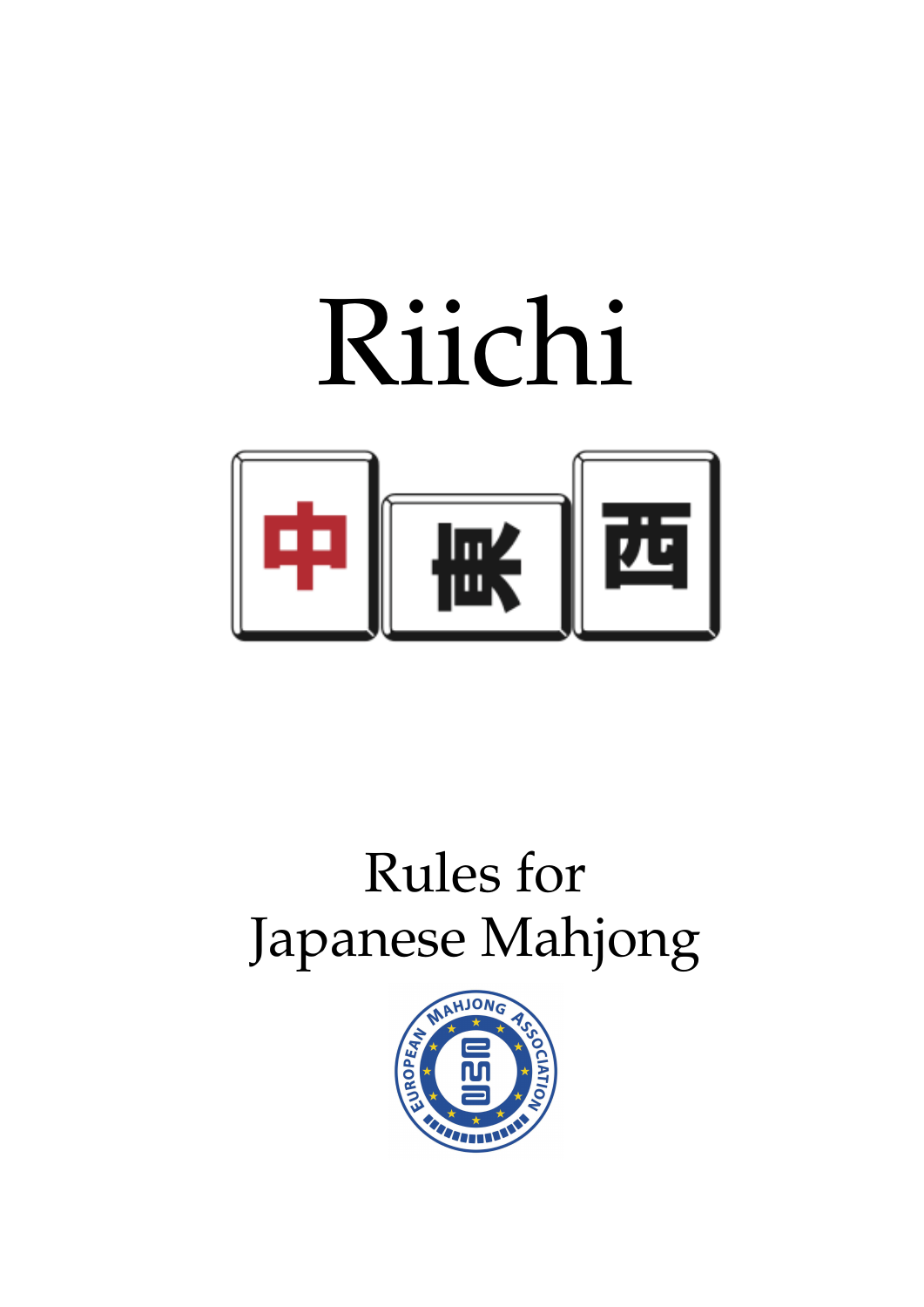# **Contents**

| $\mathbf{1}$   | The tiles | 5                                                                                                                 |
|----------------|-----------|-------------------------------------------------------------------------------------------------------------------|
|                | 1.1       | 5<br>The three suits $\ldots \ldots \ldots \ldots \ldots \ldots \ldots \ldots \ldots \ldots \ldots \ldots \ldots$ |
|                | 1.2       | 5                                                                                                                 |
|                | 1.3       | 5                                                                                                                 |
|                | 1.4       | 5                                                                                                                 |
| $\overline{2}$ | Setup     | 6                                                                                                                 |
|                | 2.1       | 6                                                                                                                 |
|                | 2.2       | 6                                                                                                                 |
|                | 2.3       | 6<br>Seating at the table $\dots \dots \dots \dots \dots \dots \dots \dots \dots \dots \dots \dots$               |
|                | 2.4       | 6                                                                                                                 |
|                | 2.5       | 6                                                                                                                 |
|                | 2.6       | 7                                                                                                                 |
|                | 2.7       | 7<br>The dora indicator $\dots \dots \dots \dots \dots \dots \dots \dots \dots \dots \dots \dots$                 |
|                | 2.8       | 7<br>The deal $\dots\dots\dots\dots\dots\dots\dots\dots\dots\dots\dots\dots\dots\dots\dots\dots$                  |
| 3              |           | 9<br>Game play                                                                                                    |
|                | 3.1       | 9                                                                                                                 |
|                | 3.2       | 9                                                                                                                 |
|                | 3.3       | 9                                                                                                                 |
|                |           | 10<br>3.3.1                                                                                                       |
|                |           | 10<br>3.3.2                                                                                                       |
|                |           | 10<br>3.3.3                                                                                                       |
|                |           | 3.3.4<br>10                                                                                                       |
|                |           | 11<br>3.3.5                                                                                                       |
|                |           | Third melded dragon pung and fourth melded wind pung<br>11<br>3.3.6                                               |
|                |           | Extending a melded pung to a kong $\dots \dots \dots \dots \dots \dots$<br>11<br>3.3.7                            |
|                |           | Concealed kong<br>11<br>3.3.8                                                                                     |
|                |           | 12<br>3.3.9<br>Fourth kong                                                                                        |
|                |           | 12<br>3.3.10                                                                                                      |
|                |           | 12<br>3.3.11                                                                                                      |
|                |           | 12                                                                                                                |
|                | 3.4       | 13<br>End of a hand $\ldots \ldots \ldots \ldots \ldots \ldots \ldots \ldots \ldots \ldots \ldots$                |
|                |           | 3.4.1<br>13                                                                                                       |
|                |           | 3.4.2<br>13                                                                                                       |
|                |           | Abortive draw<br>13<br>3.4.3                                                                                      |
|                |           | 13<br>Handling riichi bets after drawn games<br>3.4.4                                                             |
|                |           | 3.4.5<br>14                                                                                                       |
|                |           | 3.4.6<br>14                                                                                                       |
|                |           | 15<br>3.4.7                                                                                                       |
|                |           | 15<br>3.4.8                                                                                                       |
|                |           | 15<br>3.4.9                                                                                                       |
|                |           | 15<br>3.4.10                                                                                                      |
|                |           | 16                                                                                                                |
|                |           | 16                                                                                                                |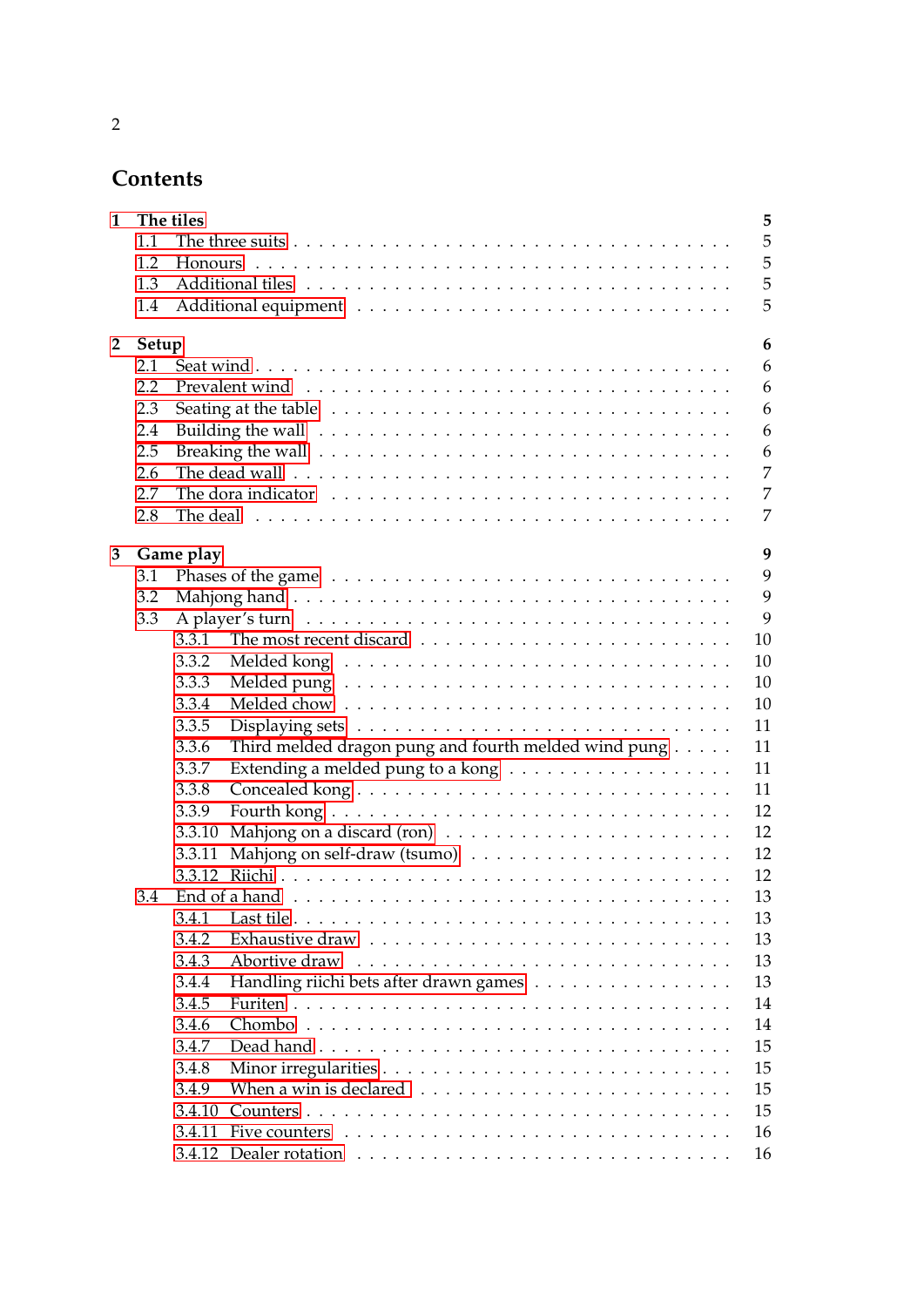|   |         |       |    | 16 |
|---|---------|-------|----|----|
|   |         |       |    | 16 |
|   |         |       |    | 16 |
| 4 | Scoring |       |    | 17 |
|   |         |       |    | 17 |
|   |         |       |    | 17 |
|   |         |       |    | 18 |
|   |         | 4.1.3 |    | 18 |
|   |         |       |    | 19 |
|   |         | 4.2.1 |    | 19 |
|   |         | 4.2.2 |    | 20 |
|   |         | 4.2.3 |    | 20 |
|   |         | 4.2.4 |    | 21 |
|   |         | 4.2.5 | 21 |    |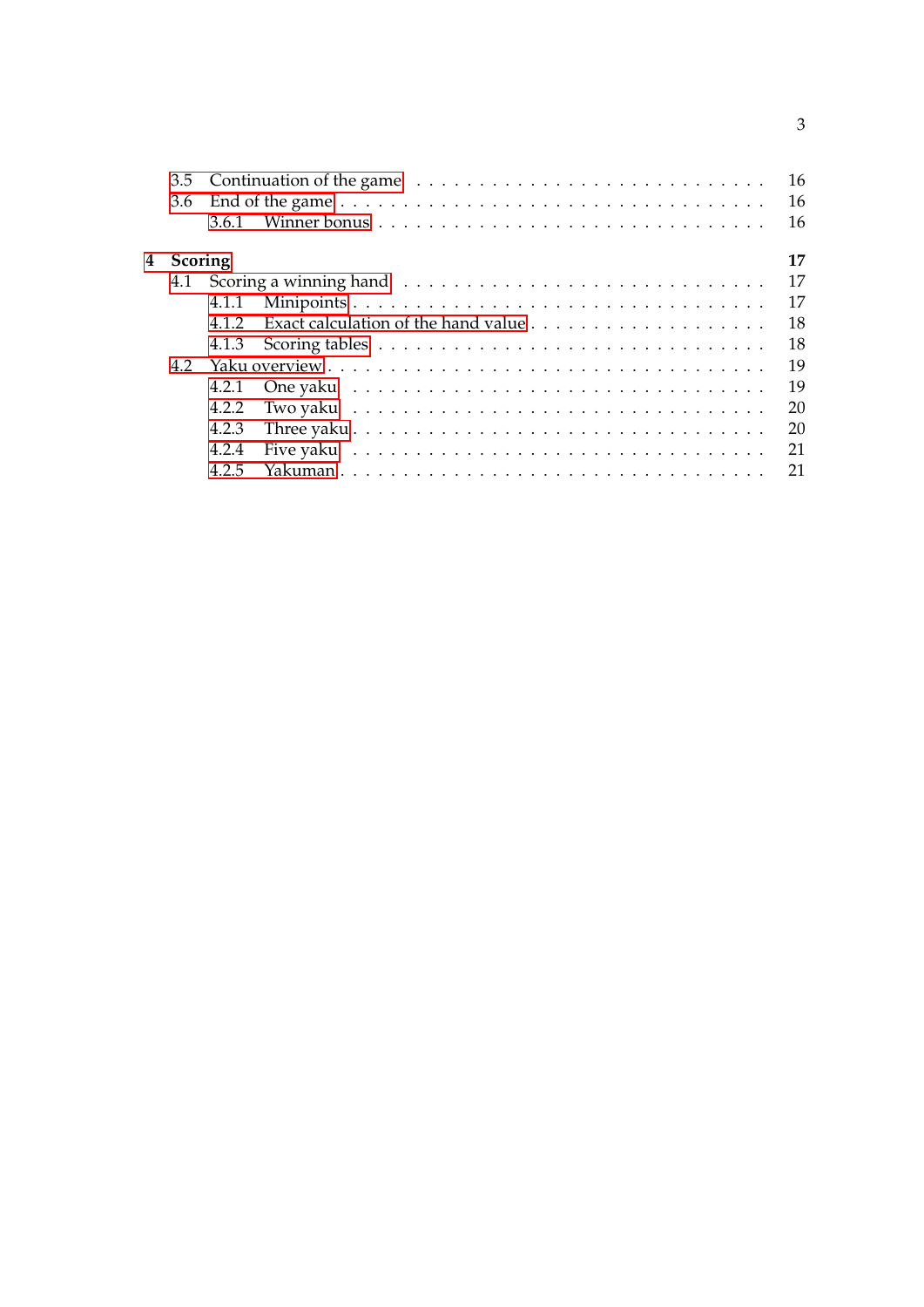## **Preface**

Riichi (modern Japanese mahjong) has been introduced independently in several European countries, and consequently slight differences in the rules exist across the continent. With the scheduling of the first European Riichi Championship in 2008, the need arose to standardize the riichi rules in the context of the European Mahjong Association.

This booklet describes the standard riichi rules of the European Mahjong Association. Thanks go to Sjef Strik, Jenn Barr and Benjamin Boas for great help in shedding light on rule differences and practices and for invaluable advice.

Some rules that have rooted in Europe are different in Japan, notably these three cases: 1. All Simples can only be claimed for a concealed hand. 2. When five counters are on the table, a two yaku minimum is invoked. 3. It is permissible to chow a tile and discard an identical tile from the hand.

> Tina Christensen European Mahjong Association May 14, 2008

http://mahjong-europe.org/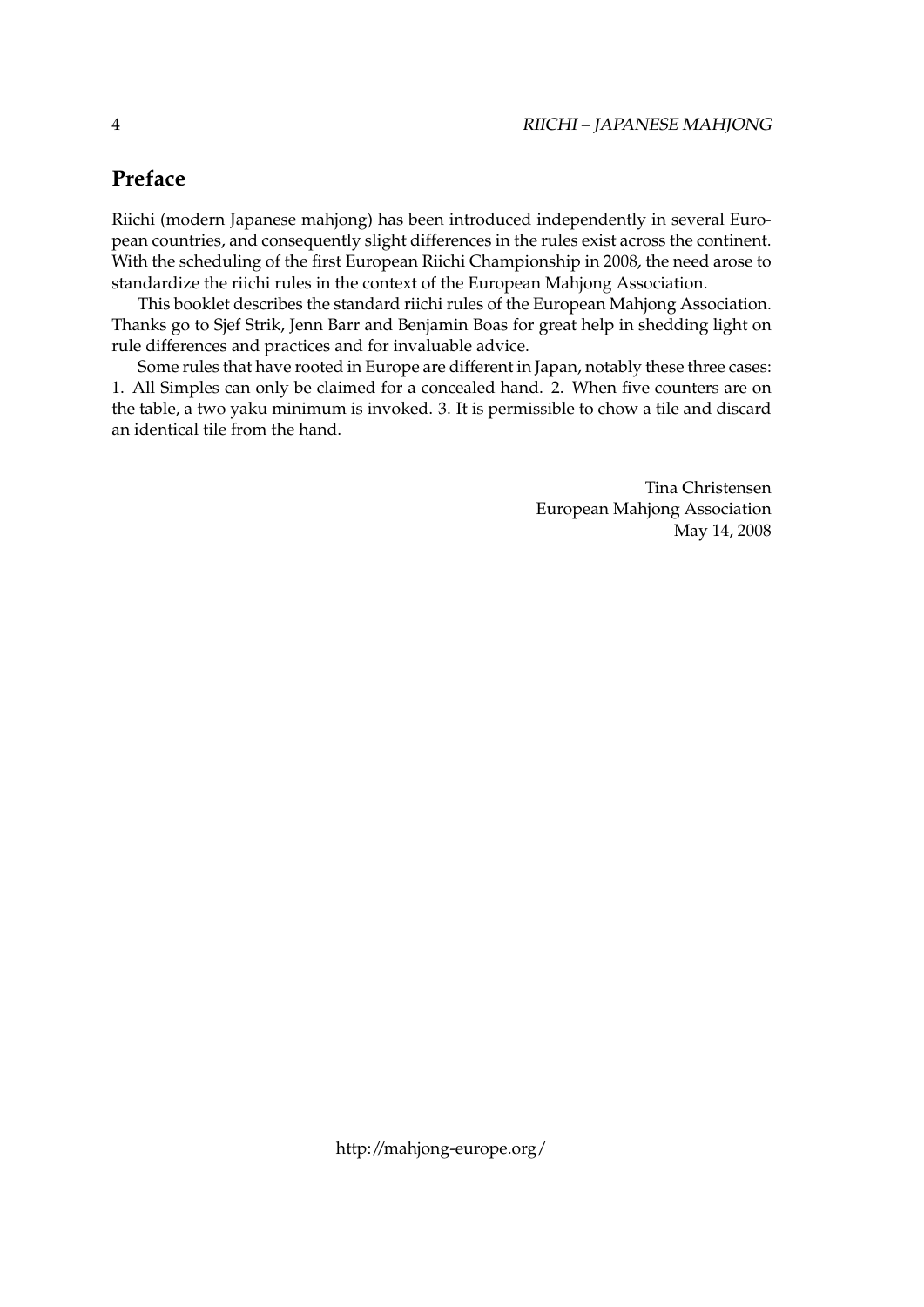## <span id="page-4-0"></span>**1 The tiles**

The 34 basic mahjong tiles are presented here. A full set of mahjong tiles contains four identical tiles of each of these.

#### <span id="page-4-1"></span>**1.1 The three suits**

There are three **suits**, each has tiles numbered from one to nine:



The one of bamboo is often decorated with a bird, the design of which often varies between mahjong sets. The ones and nines are called **terminal tiles**.

Three **red fives** are used, one in each suit:

|--|--|--|

#### <span id="page-4-2"></span>**1.2 Honours**

In addition to the suit tiles, there are seven different **honour tiles**: four winds and three dragons. **The winds** are shown in the order: east-south-west-north. **The dragons** are shown in the order: red-white-green. The design of the white dragon varies between mahjong sets; usually it is either a blank tile or a blue frame is depicted.



## <span id="page-4-3"></span>**1.3 Additional tiles**

With four of each of the above tiles, a mahjong set consists of 136 tiles. Sometimes mahjong sets contain further tiles: flower, season or joker tiles, which are not used in riichi mahjong.

#### <span id="page-4-4"></span>**1.4 Additional equipment**

Mahjong sets often have markers for indicating the **prevalent wind** and sticks used for keeping score and used also for counters and riichi bets. The set should also come with at least two dice.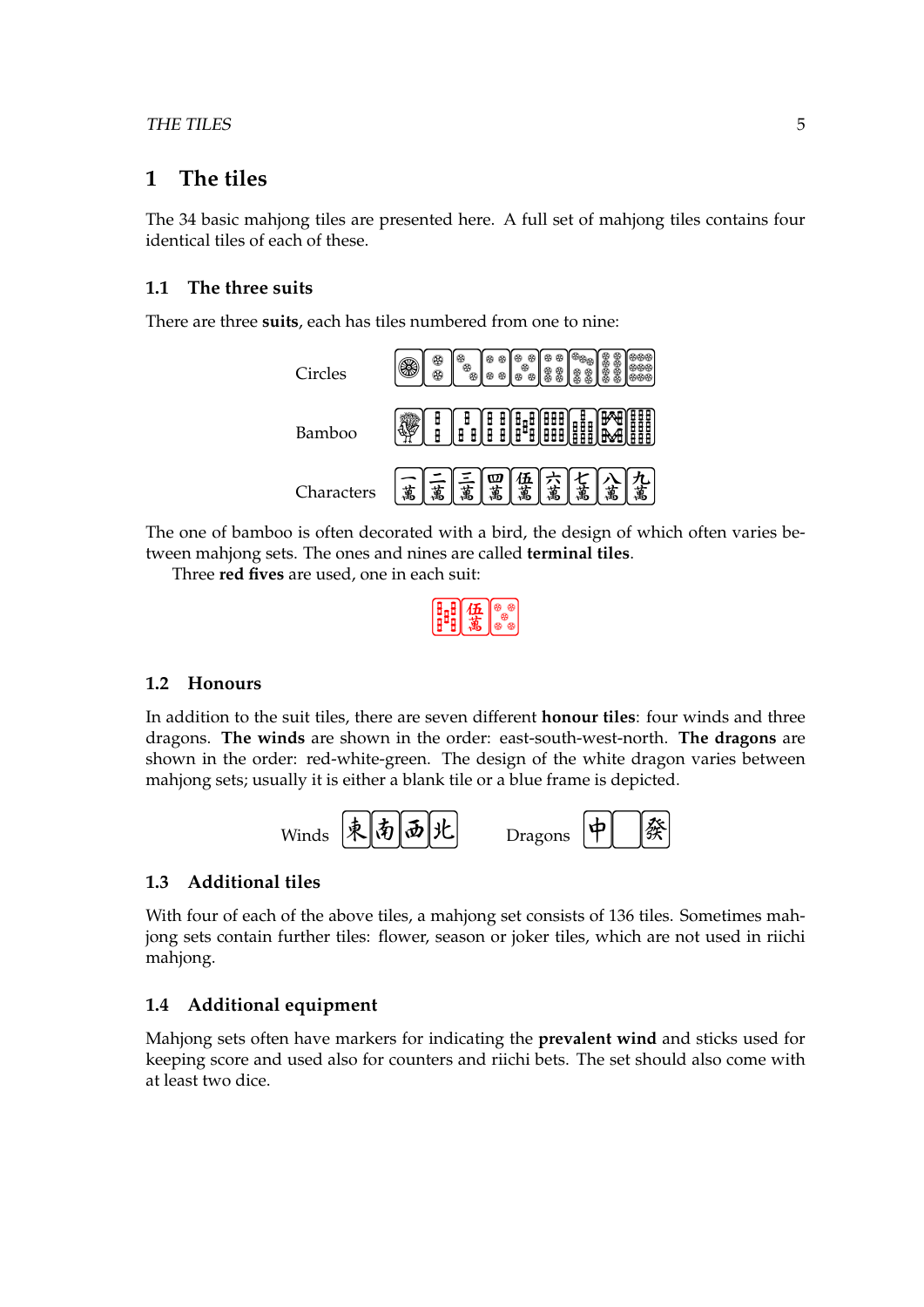# <span id="page-5-0"></span>**2 Setup**

## <span id="page-5-1"></span>**2.1 Seat wind**

Mahjong is played by four players, each of which is associated with a wind, denoted the player's **seat wind**. East is the starting player. South is sitting at East's right, West is sitting across from East, and north is sitting at East's left. Note that the counter-clockwise order east-south-west-north is not as could be expected from the compass directions. During a full game, each player is East at least two times.

## <span id="page-5-2"></span>**2.2 Prevalent wind**

When the game begins, east is the **prevalent wind**. When the player who started the game as East, becomes East again after all other players have played at least one hand as East, the south round begins, and south is the **prevalent wind**. A wind marker should be placed permanently by the player who begins as East, and when this player becomes East again after the first (east) round of the game, the marker is flipped to indicate the new prevalent wind, south.

## <span id="page-5-3"></span>**2.3 Seating at the table**

The players' positions at the table are determined by drawing lots if they are not predefined by a tournament schedule.

## <span id="page-5-4"></span>**2.4 Building the wall**

The tiles are thoroughly mixed. Each player builds in front of himself a wall of face-down tiles, seventeen tiles long and two tiers high. The four walls are pushed together to form a square.



## <span id="page-5-5"></span>**2.5 Breaking the wall**

East rolls two dice and counts that number of players counter-clockwise, starting with himself. The player thus determined breaks the wall in front of him, by counting from the right the same number of tiles as the indicated by the dice. After the last counted tile,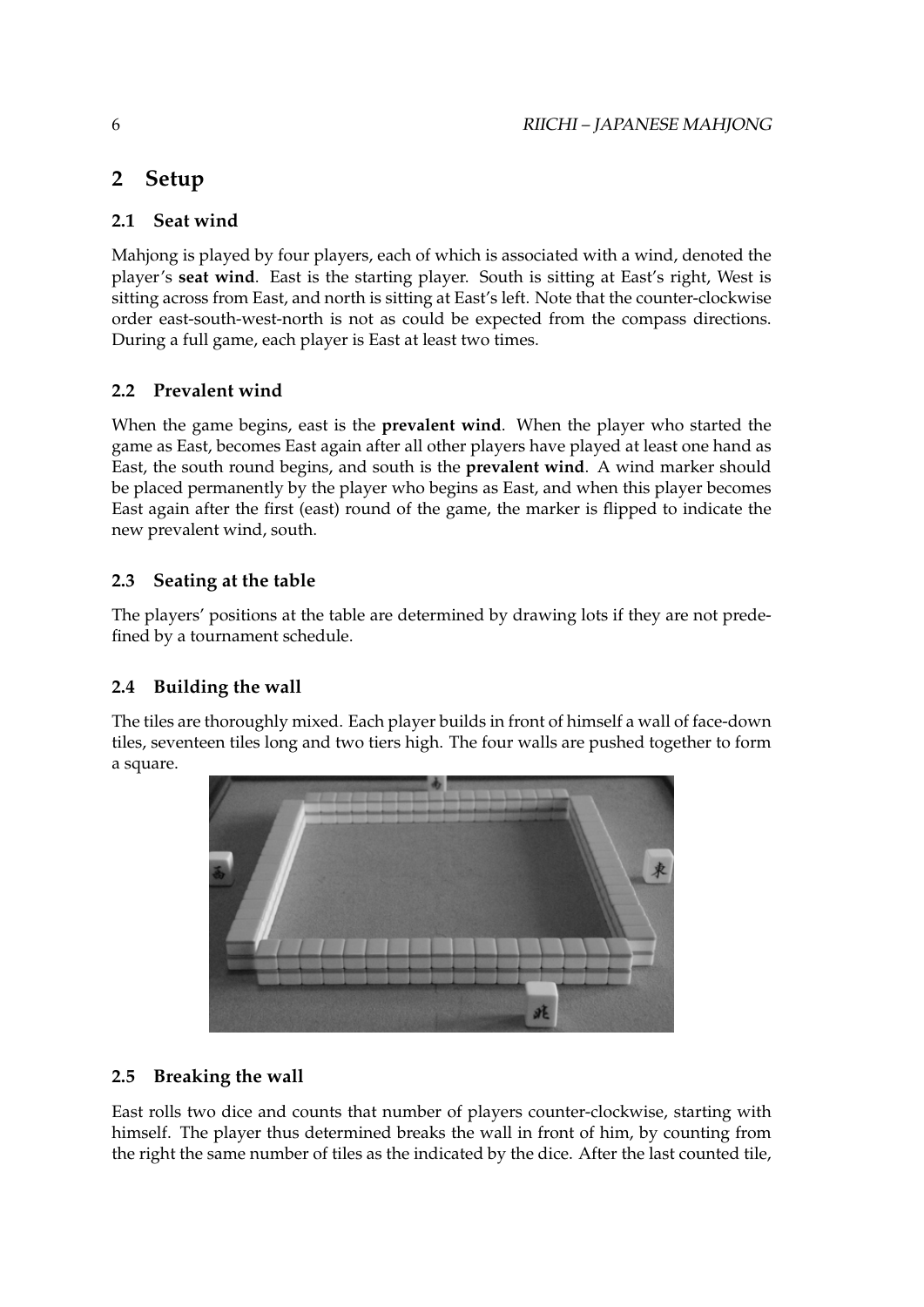SETUP 7

the wall is broken by pushing the two wall sections a bit apart. If East's dice roll was 12, North breaks the wall as shown:



## <span id="page-6-0"></span>**2.6 The dead wall**

The seven tile stacks to the right of the break make up the **dead wall**. The dead wall continues around the corner to the next wall, if the end of the wall is reached. After the seventh tile stack, the two sections of the wall are pushed a bit apart to set the dead wall apart from the end of the wall. The tiles in the dead wall are not used in the play, except for the providing of replacement tiles for kongs.

## <span id="page-6-1"></span>**2.7 The dora indicator**

Count three tiles into the dead wall from the original break in the wall, and turn the top tile over to determine the **dora indicator**. This tile indicates which tile is **dora**. If the dora indicator is a suit tile, the dora is the next tile in the same suit, e.g. seven bamboo is dora if six bamboo is the dora indicator. If the indicator is a nine, the dora is the one in the same suit. If the indicator is a dragon, the dora is also a dragon, as the following order applies: red points to white, white points to green and green points to red. For winds, likewise, the following order applies: east-south-west-north-east.



## <span id="page-6-2"></span>**2.8 The deal**

The player who is East takes the first four tiles in the wall after the original break in the wall. Tiles are taken **clockwise**, while the players' turns proceed **counter-clockwise**, South takes the next four tiles, West the next four, North the next four and so on until all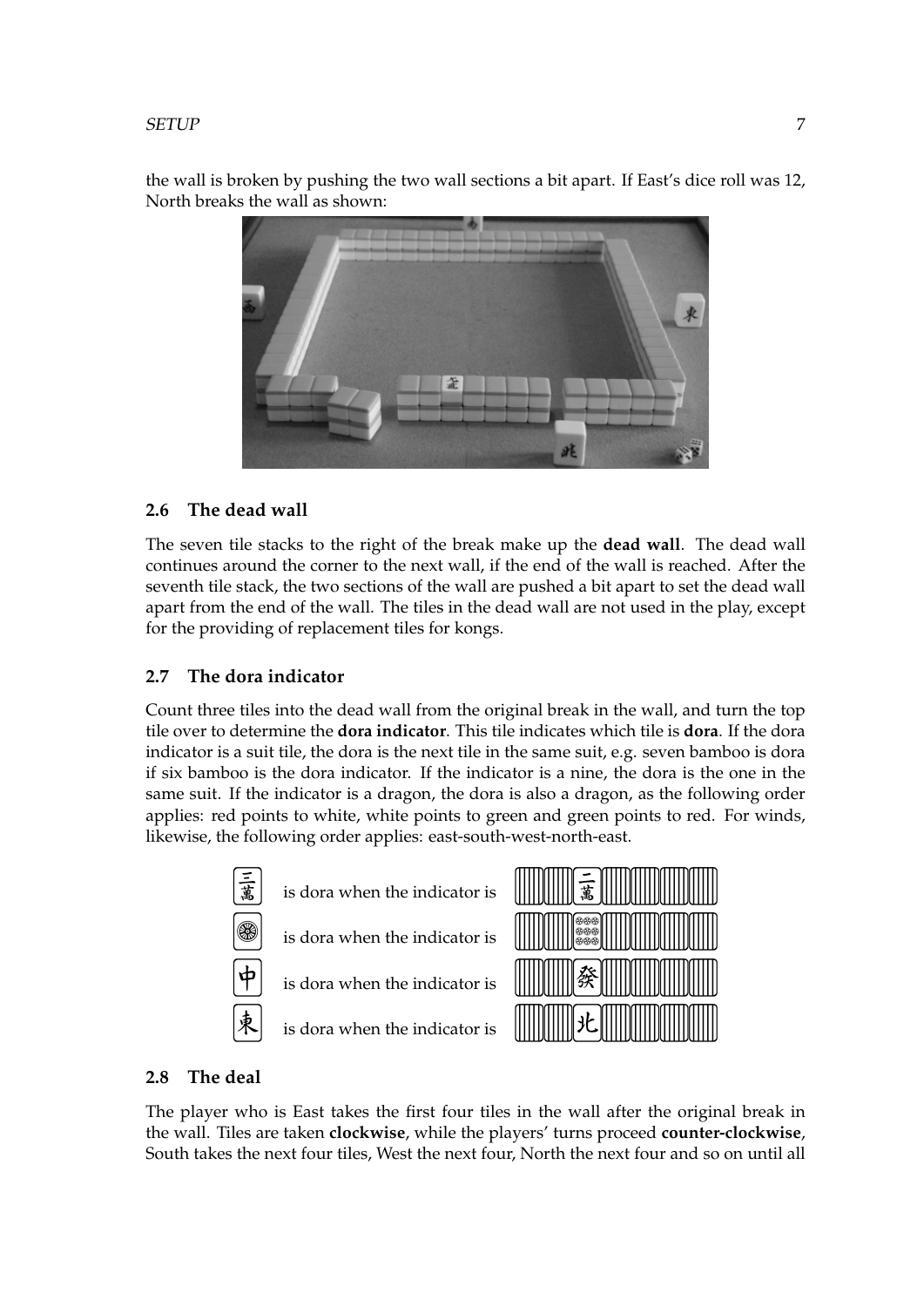players have twelve tiles. East continues by taking two tiles: the top tiles in the first and third stacks in the wall<sup>[1](#page-7-0)</sup>. South, West and North each take one tile in order. East now has a starting hand of fourteen tiles, whereas the other players have thirteen tiles.



Each player arranges his tiles upright in front of himself, so only he can see the faces. The dice are placed at East's right; in this way it is always clear to all players which player is East.

<span id="page-7-0"></span><sup>&</sup>lt;sup>1</sup>This corresponds to East taking one tile, waiting for the other players to take one tile each, and then East takes his fourteenth tile.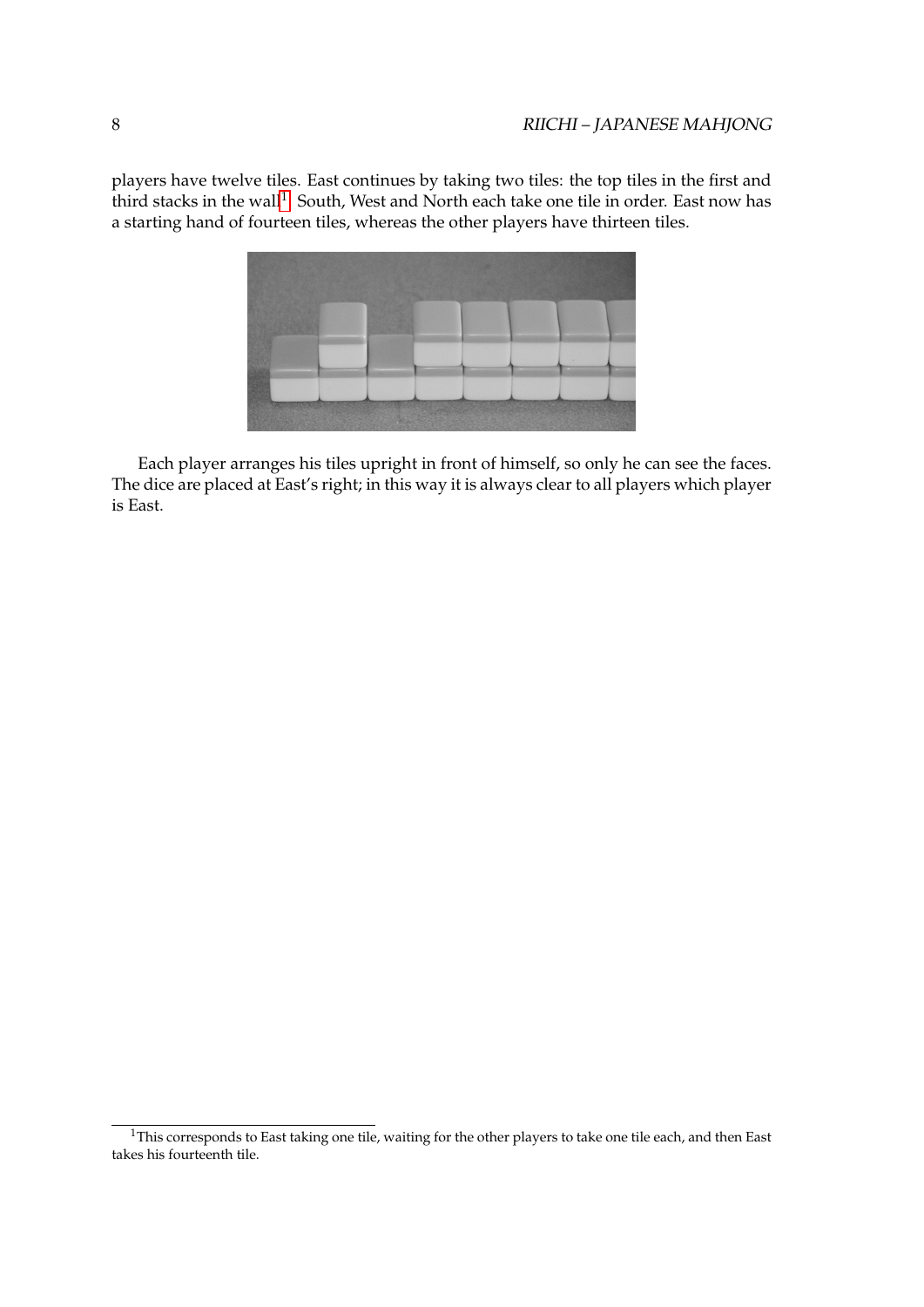## <span id="page-8-0"></span>**3 Game play**

The object of play is to form a complete hand. The ultimate object of the game is to accumulate the most points from the winning hands. It doesn't matter how many hands each player has won, the accumulated score determines the winner.

#### <span id="page-8-1"></span>**3.1 Phases of the game**

A player's **turn** begins when a tile is acquired and ends when a tile is discarded. During a **go-around** all players have their turn once. A go-around is interrupted if a tile is claimed for kong, pung or chow, or a concealed kong is declared. A **hand** lasts until a player has completed a hand and won, or a drawn game occurs. During a **round** all players are East in turn. A complete game consist of two rounds: the east round and the south round.

#### <span id="page-8-2"></span>**3.2 Mahjong hand**

A complete mahjong hand is composed of four sets and a pair. A set may be either a chow, a pung or a kong. In addition, a complete hand must have at least one **yaku** (double). A player who is **furiten**, is not allowed to win on a discard.

A **chow** is three consecutive tiles of the same suit. Chows cannot be made with dragons or winds. 8-9-1 in the same suit is *not* a chow. A **pung** is composed of three identical tiles. A **kong** is composed of four identical tiles. A **pair** is composed of two identical tiles.



Two special hands exist in riichi which are *not* composed of four sets and a pair: **Seven Pairs** and **Thirteen Orphans**.

#### <span id="page-8-3"></span>**3.3 A player's turn**

Players take their turns in order. East begins, and the turn order proceeds **counterclockwise**.

A player begins his turn by drawing a tile. However, since East begins with fourteen tiles, East doesn't draw a tile on his first turn. If the player can't or won't declare a win or a kong, the player ends his turn by discarding one of his concealed tiles.

**Discards** are placed in an orderly fashion, six to a row, in front of each player and within the wall, so that it is clear who discarded which tiles and in which order.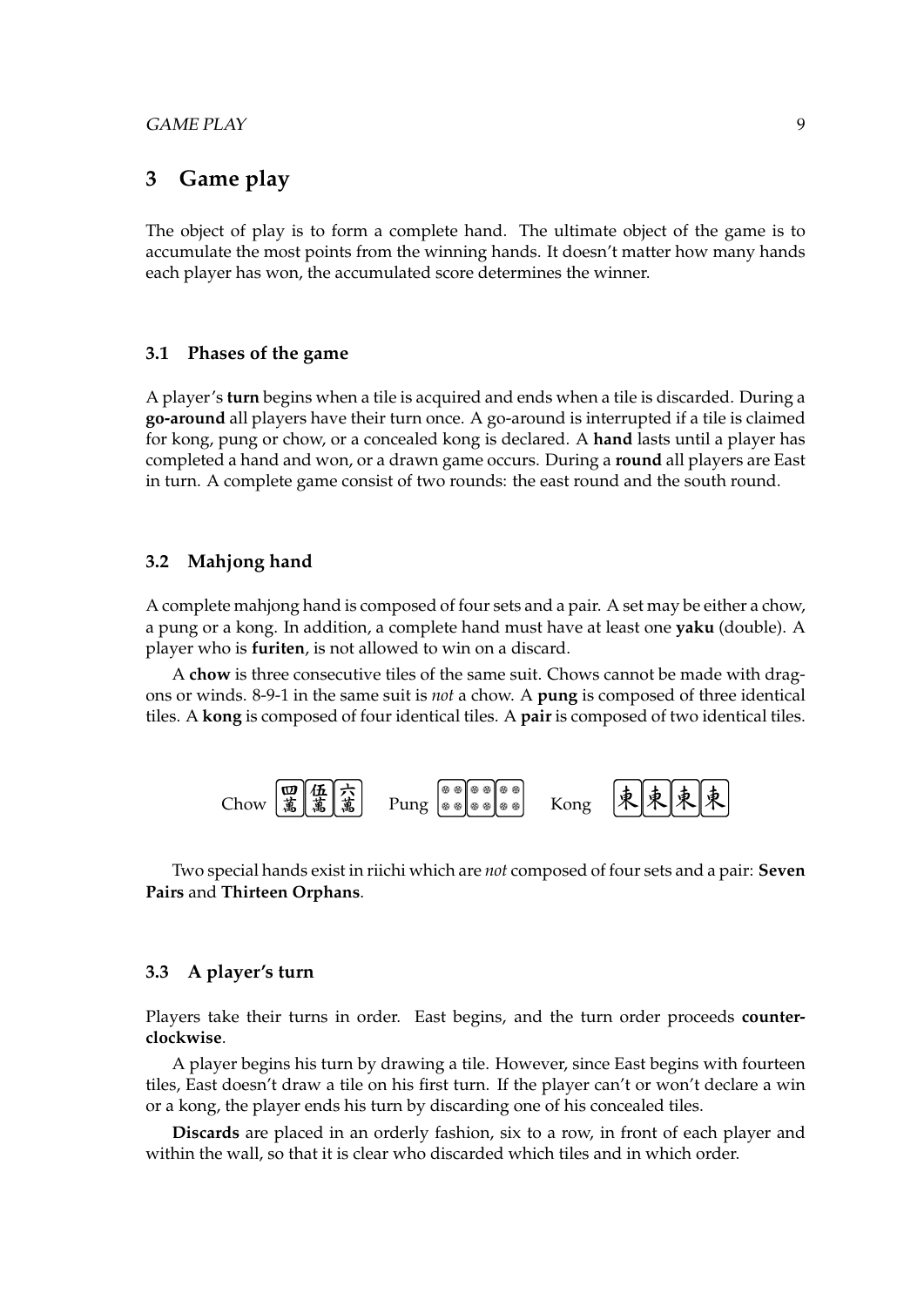

#### <span id="page-9-0"></span>**3.3.1 The most recent discard**

The most recent discard can be claimed by any of the other players, provided they can complete a mahjong hand, a kong or a pung. A claimed kong or pung may result in players losing their turn, as play continues from the claiming player, not from the discarding player. If a player claims a tile for winning, any concurrent claim for pung is ignored. It is possible for several players to win on the same discard. The player about to begin his turn can claim the most recent discard for a chow. If the player doesn't want to claim the discard, he begins his turn by picking a tile from the wall.

Claiming a tile for winning takes precedence over any other claim. Claiming a tile for kong or pung takes precedence over a claim for chow, but should occur within three seconds. A player who has claimed a tile for winning, or for kong, pung or chow, cannot change his claim.

If the most recent discard is claimed after the next player has picked a tile, but within three seconds after the discard, the picked tile is replaced in the wall.

#### <span id="page-9-1"></span>**3.3.2 Melded kong**

Claiming the last discarded tile for a **melded kong** is done by clearly calling **kong** or **kan**, placing the tile face-up along with the three matching tiles from the hand. After revealing a new **kan dora**, the player takes a replacement tile from the dead wall and continues his turn as if he'd drawn a tile from the wall.

The dead wall always comprises 14 tiles, so after a kong the dead wall is replenished with the last tile of the wall.

#### <span id="page-9-2"></span>**3.3.3 Melded pung**

Claiming the last discarded tile for a **pung** is done by clearly calling **pung** and placing the tile face-up along with the two matching tiles from the hand.

#### <span id="page-9-3"></span>**3.3.4 Melded chow**

A tile can only be claimed for a chow from the player on the left. Claiming the last discarded tile for a **chow** is done by clearly calling **chow** or **chi**, placing the tile face-up along with the two tiles from the hand that complete the set.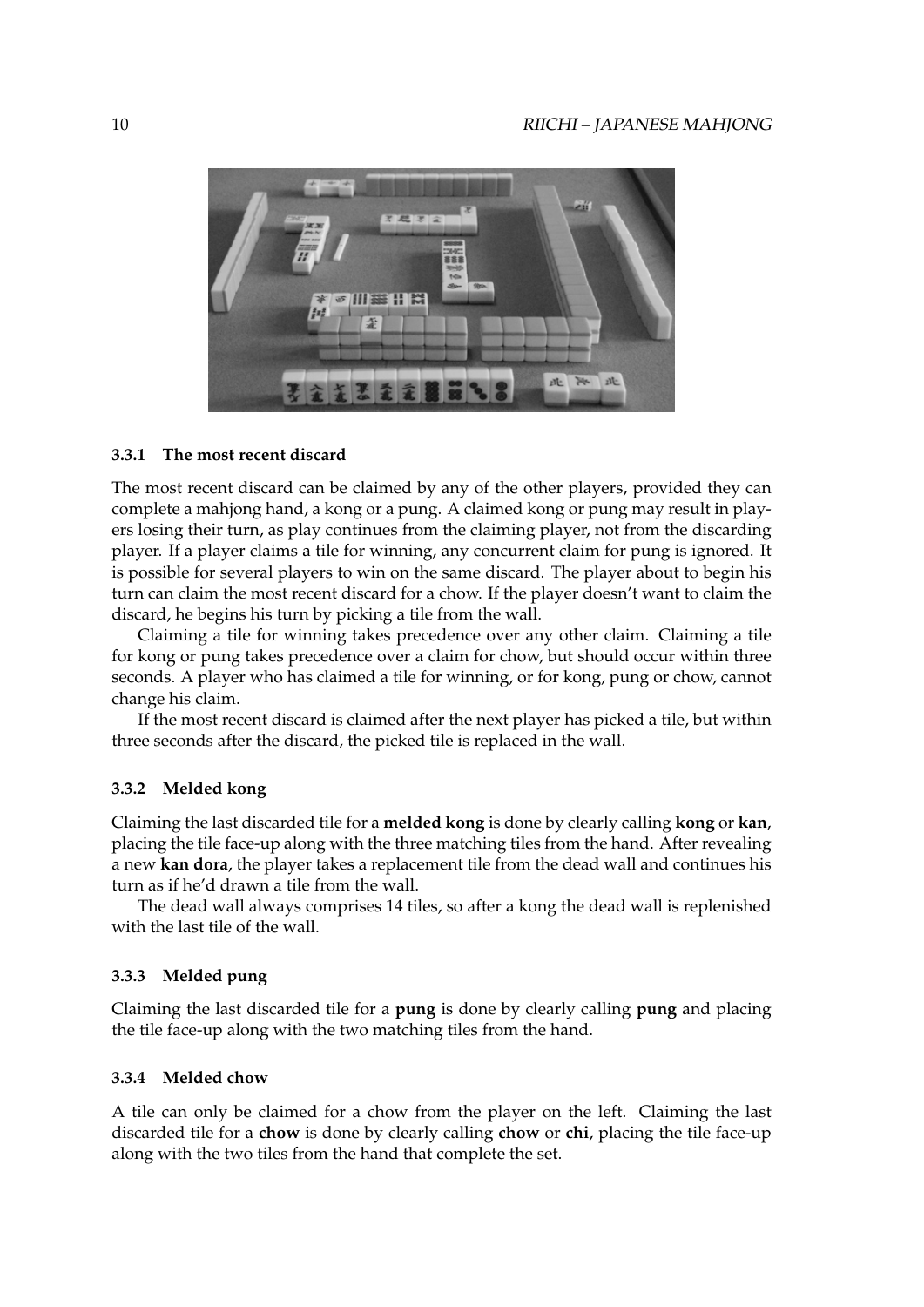#### GAME PLAY 11

#### <span id="page-10-0"></span>**3.3.5 Displaying sets**

Tiles in melded sets can not be rearranged to form other sets, and they cannot be discarded.

After calling a tile, the relevant tiles from the hand are immediately exposed. It is allowed to make the discard before the claimed tile is taken. If the claimed tile is not taken within the next two opponents' turns, i.e. before another two discards has been made, the player has a **dead hand**.

Melded sets are placed to the right of the players tiles in clear view for all players. Claimed tiles are rotated to indicate which player made the discard. A claimed kong has one rotated tile. A kong made by extending an open pung has two rotated tiles: the extending tile is placed by the previously rotated tile.



#### <span id="page-10-1"></span>**3.3.6 Third melded dragon pung and fourth melded wind pung**

A player who feeds the third dragon pung/kong of an opponent or the fourth wind pung/kong of an opponent must pay the full value of the hand in case **Big Three Dragons** or **Big Four Winds** are made on a self-draw (the two remaining opponents pay nothing). In case another opponent feeds the **Big Three Dragons** or **Big Four Winds**, he shares the payment with the player who fed the third dragon pung/kong or the fourth wind pung/kong.

#### <span id="page-10-2"></span>**3.3.7 Extending a melded pung to a kong**

A melded pung may be extended to a melded kong in a player's turn after the player has taken a tile from the wall or a replacement tile, i.e. *not* in a turn where a tile was claimed for chow or pung. The player must call **kong** or **kan** clearly, place the fourth tile by the rotated tile of the pung, allow 3 seconds for mahjong declarations and then reveal a **kan dora** and take a replacement tile. The dead wall is replenished with the last tile of the wall.

#### <span id="page-10-3"></span>**3.3.8 Concealed kong**

A concealed kong may be declared in a player's turn after the player has taken a tile from the wall or a replacement tile, i.e. *not* in a turn where a tile was claimed for chow or pung. The player must call **kong** clearly, reveal the four tiles of the kong, then turn the two middle tiles face-down, reveal a **kan dora** and take a replacement tile. The dead wall is replenished with the last tile of the wall.

A player still has a concealed hand after declaring a concealed kong, if the player has no open sets.

A concealed kong cannot be robbed, except to win on **Thirteen Orphans**.

Note that four identical tiles only make up a kong, if a concealed kong is declared.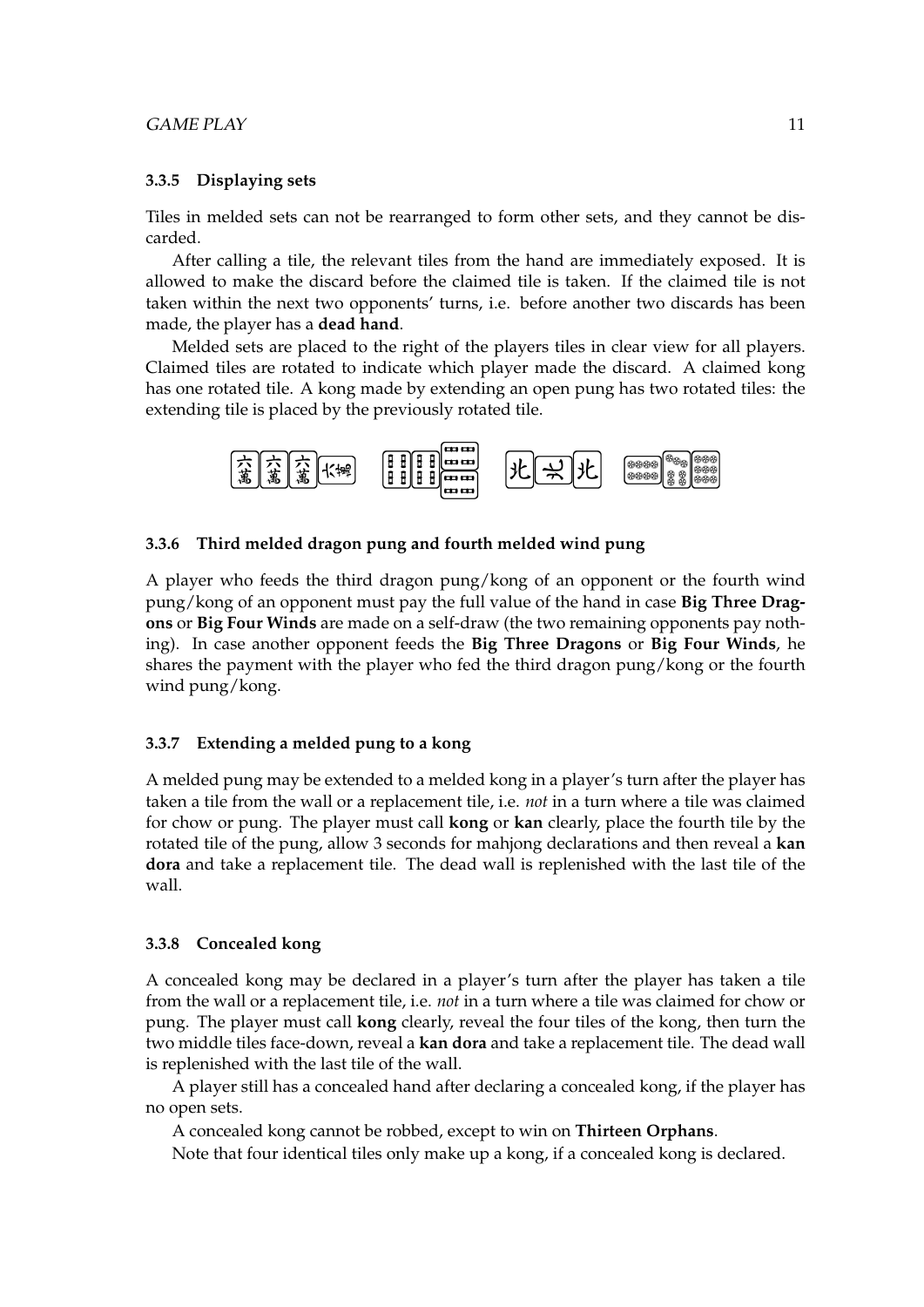#### <span id="page-11-0"></span>**3.3.9 Fourth kong**

If no-one wins on the discard after the **fourth kong**, the hand ends in **abortive draw**, except in the case where it's same player who has all four kongs, in which case playing continues, but no further kongs may be declared.

#### <span id="page-11-1"></span>**3.3.10 Mahjong on a discard (ron)**

A player who can form a valid mahjong hand with at least one **yaku** with the last discard, can win by clearly declaring **ron** or **mahjong**, unless he is **furiten**.

#### <span id="page-11-2"></span>**3.3.11 Mahjong on self-draw (tsumo)**

A player who can form a valid mahjong hand with at least one **yaku** with a tile just drawn from the wall or the dead wall, can win by clearly declaring **tsumo** or **mahjong**. The player should keep the winning tile apart from the rest of the hand, so that it is clear to all players which was the winning tile. A player who is furiten can still win on self-draw.

#### <span id="page-11-3"></span>**3.3.12 Riichi**

A player with a concealed **waiting** hand can declare **riichi** by clearly saying **riichi**, rotating the discarded tile sideways and paying 1000 points to the table by placing a stick by the discards. If an opponent claims the rotated discard for winning, the riichi declaration is invalid. If an opponent claims the rotated tile for a melded set, rotate your next discarded tile.

A player is not allowed to declare riichi if there are less than four tiles left in the wall.

The 1000 points goes back to the riichi declarer if he wins. If another is the winner of the current hand, he collects the 1000 points, and in case of a drawn game the riichi bet stays on the table to be claimed by the next player to win a hand.

A player who declared riichi can no longer change his hand. However, he may declare a concealed kong if a tile is drawn that matches a concealed pung, if this does not change the waiting pattern and if the three tiles to be konged can only be interpreted as a pung in the original riichi hand. (In case of three consecutive pungs in the same suit, no kong may be declared, since the tiles can be interpreted as three identical chows).

It is permissible for a player who is **furiten** to declare riichi. A player who after declaring riichi, chooses not to win on a discard that completes his hand, becomes furiten. A player who is furiten can still win on self-draw.

Riichi is a **yaku**. A player who wins in the first go-around after the riichi declaration (including the player's next draw) can claim an additional yaku for **ippatsu**. The ippatsu chance is lost if the go-around is broken by claims for kong, pung or chow, including concealed kongs.

A player who wins after declaring riichi, reveals the tiles underneath the dora indicator and any kan dora indicators. These tiles indicate **ura dora** which can be claimed only by players who declared riichi.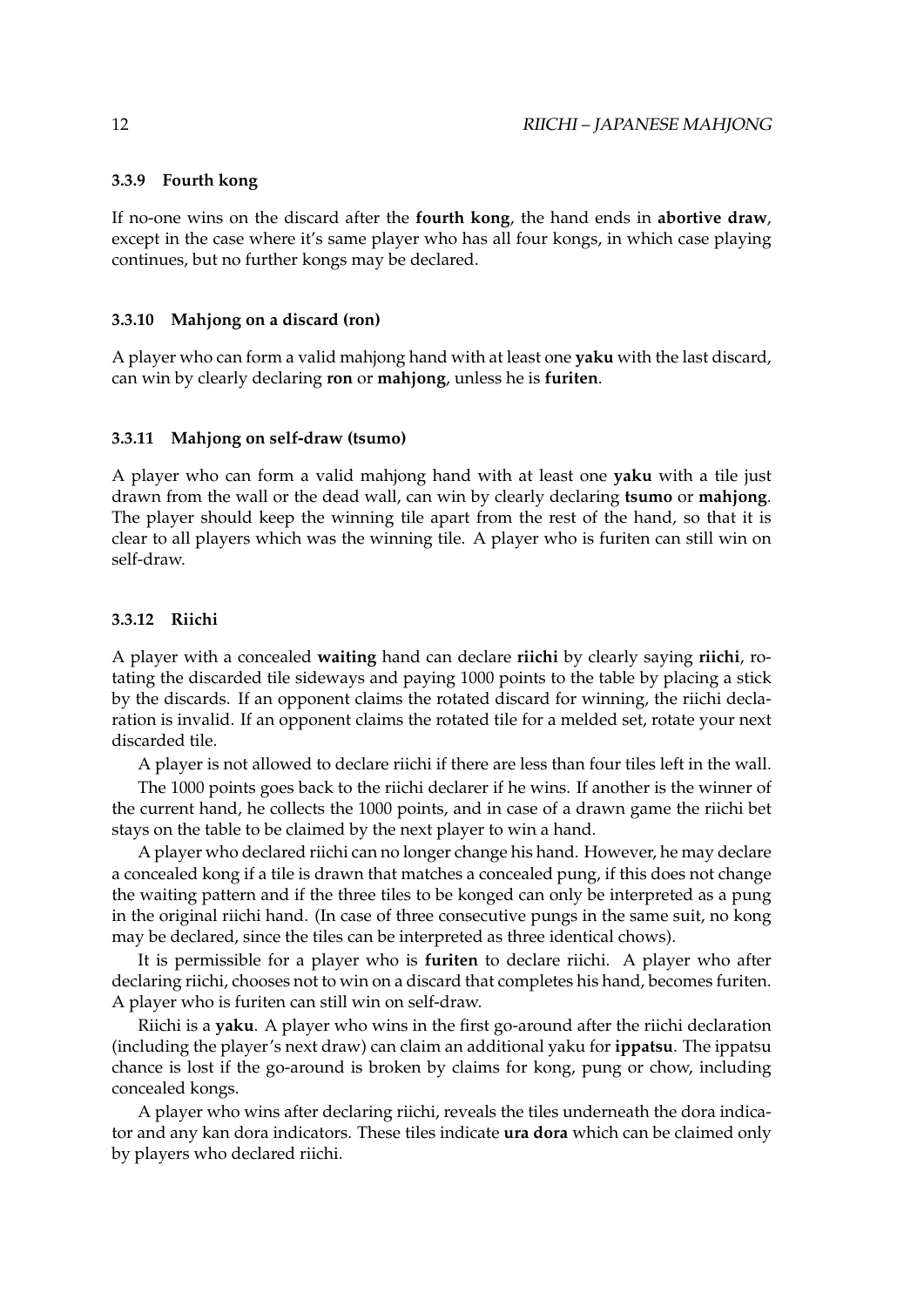## <span id="page-12-0"></span>**3.4 End of a hand**

A hand can end in three ways: by exhaustive draw (no-one declares a win after the discard after the last tile), by abortive draw or by one or more players declaring a win.

## <span id="page-12-1"></span>**3.4.1 Last tile**

The last tile in the wall can only be claimed for a win, not for a kong, pung or chow. In case a kong is declared at the second-to-last tile, the replacement tile becomes the **last tile**.

## <span id="page-12-2"></span>**3.4.2 Exhaustive draw**

An exhaustive draw occurs if no-one declares a win after the discard after the **last tile**. The 14 tiles of the dead wall are not used. After an exhaustive draw the **noten** players (a player who can't or won't show a tenpai hand) pays a penalty to **tenpai** (waiting) players (players who show a tenpai (waiting) hand). The total noten penalty amounts to 3000 points. E.g. if three players are tenpai, the noten player pays 1000 to each, whereas if only one player is tenpai he receives 1000 points from each of the noten players. A player is not considered tenpai if he is waiting only for a tile of which he already has 4. A player is still considered tenpai if all his waiting tiles are visible among the discards and declared sets. Players who have declared riichi are obliged to show their tenpai hands in case of an exhaustive draw. After an exhaustive draw, a **counter** is placed on the table at East's right-hand side.

## <span id="page-12-3"></span>**3.4.3 Abortive draw**

After an abortive draw no noten penalty is payed, and players who have declared riichi are not obliged to show their tenpai hands, except in case of four riichi declarations. After an abortive draw, a **counter**is placed on the table at East's right-hand side. Abortive draw can occur in four ways:

- A player who after his first draw in the uninterrupted first go-around has at least nine different terminals and honours may declare an abortive draw.
- No-one wins after the discard after the **fourth kong**, and the four kongs do not belong to the same player.
- All players discard the same wind in the first uninterrupted go-around.
- All four players have declared riichi, and no-one declares a win on the fourth player's discard. All players are obliged to show their tenpai hands.

## <span id="page-12-4"></span>**3.4.4 Handling riichi bets after drawn games**

In case of a drawn game (whether by exhaustive draw or abortive draw), any riichi bets stay on the table to be claimed by the next player who declares a win. In case more than one player wins at the same time, the riichi bets go to the winner closest to the discarder's right.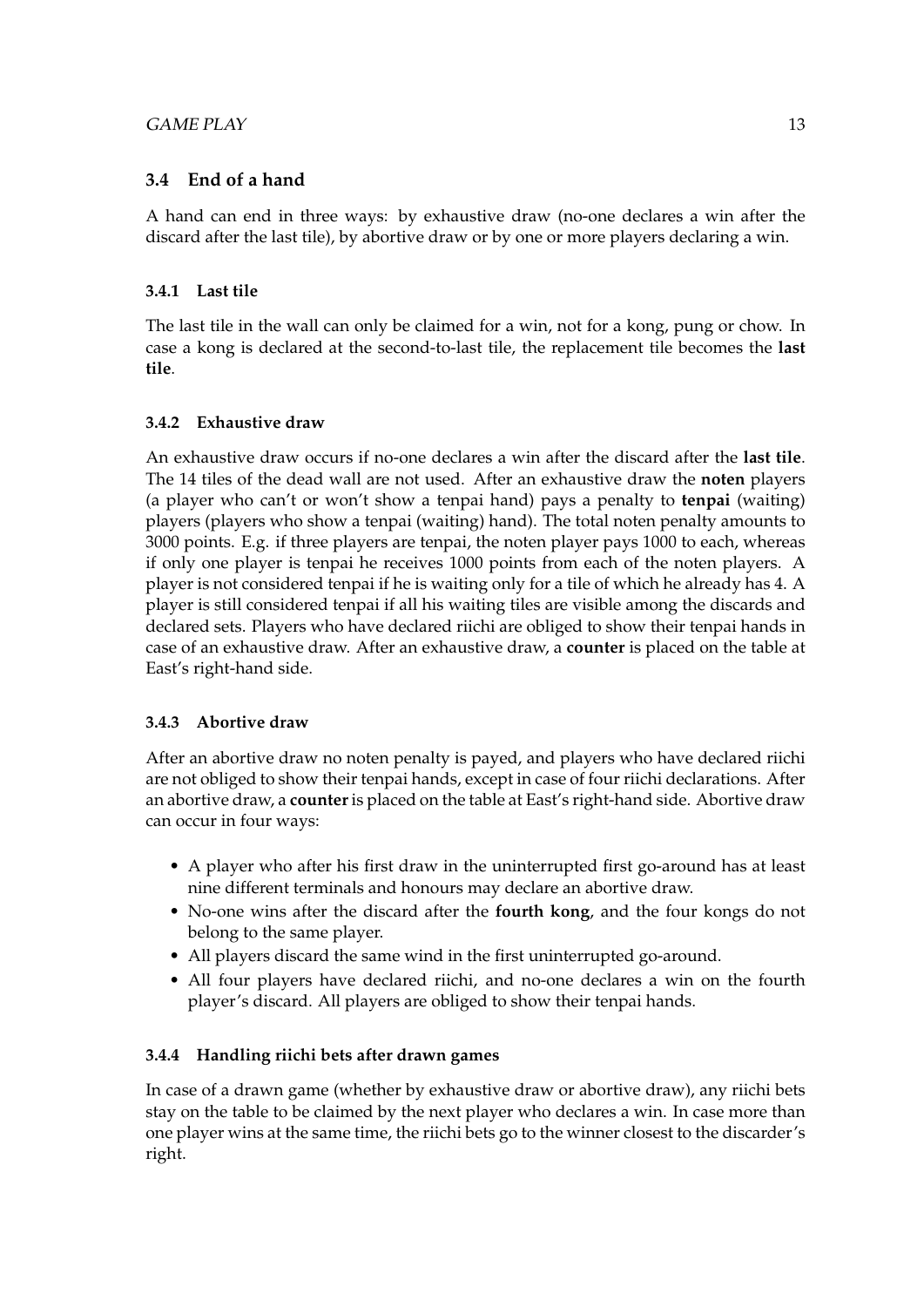#### <span id="page-13-0"></span>**3.4.5 Furiten**

If a waiting player can form a mahjong hand using one of his previous discards, he is **furiten** and is not allowed to claim a win on a discard.

A player who is furiten can choose to change his hand to avoid being furiten (except if he has declared riichi).

A player who is furiten, can still win on a self-drawn tile.

A player who fails to claim a win on a discard that completes a mahjong hand, is **temporarily furiten**, even if the passed tile gives him no yaku, and he cannot claim a win on a discard in the current go-around. If the go-around is interrupted by claims for kong, pung or chow, the player is no longer temporarily furiten. The state of temporary furiten always ends when the player draws a tile, i.e. no player is ever considered furiten on a self-drawn tile.

**Furiten – example 1** If a waiting player can form a mahjong hand using one of his previous discards, he is **furiten** and is not allowed to claim a win on a discard, even if the hand completed with the previous discard is without a **yaku**.

Consider a player with the following hand:



The player has a three-sided wait for 3-6-9. The player is furiten if any of the three waiting tiles are among his discards.

**Furiten – example 2** Consider a player with the following hand:

| 数<br>-<br>-<br><b>PENSION</b><br>W.<br>. Yu<br>76<br>湡<br>m<br>۳Đ<br>- - | <b>Julian</b><br><b>REGIST</b><br>m<br>w | п<br>пп<br>п<br>п | œ<br>ဖ<br>ω<br>E<br>۳ |
|--------------------------------------------------------------------------|------------------------------------------|-------------------|-----------------------|
|--------------------------------------------------------------------------|------------------------------------------|-------------------|-----------------------|

The player is waiting 1-4 circles. A discarded 7 circles does **not** make the player furiten. Only if one of the waiting tiles (1 or 4 circles) are among the discards is the player furiten.

**Furiten – example 3** Consider a player with the following hand:



The player is waiting for three tiles: 4 and 7 circles and red dragon. If the player has discarded one of these tiles, he is furiten.

#### <span id="page-13-1"></span>**3.4.6 Chombo**

Severe offenses are punished by **chombo**, after which there is a re-deal of the current hand. If a win is declared at the same time as a chombo occurs, the chombo is voided.

The chombo penalty is the same size as a **mangan** payment: 4000 to East, 2000 to other players. If the offending player is East, 4000 is payed to each of the other players.

The following offences are subject to chombo penalty: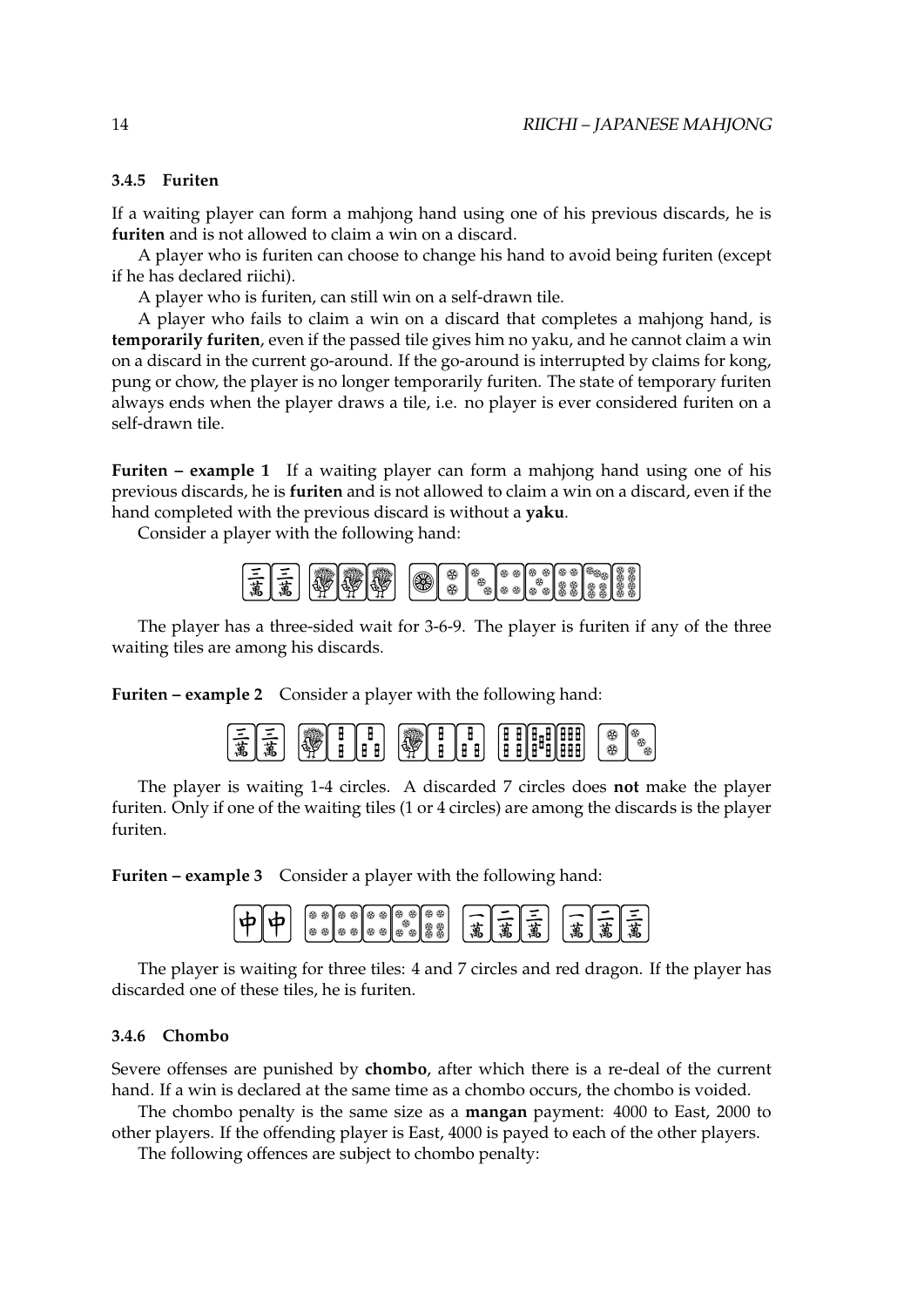#### GAME PLAY 15

- invalidly declaring a win
- declaring riichi on a hand that is not waiting (determined only in case of a drawn game)
- making an invalid concealed kong after declaring riichi (determined only if the offender wins or in case of a drawn game)
- exposing more than five tiles from the wall, the player's or opponents' hands
- claiming a tile after the hand is declared a **dead hand**

After a chombo riichi bets are returned to the players who declared riichi, and there is a re-deal. No counter is placed, and the dealer does not rotate.

#### <span id="page-14-0"></span>**3.4.7 Dead hand**

Some irregularities that are not punished by chombo result instead in a **dead hand**. A player who has a dead hand is not allowed to declare a win, kong, pung or chow, and can never be considered **tenpai**.

The following irregularites result in a dead hand:

- too few or too many tiles on the hand
- exposing tiles from an opponent's hand or from the dead wall
- making an invalid kong, pung or chow

#### <span id="page-14-1"></span>**3.4.8 Minor irregularities**

Tiles exposed from the wall are placed back in the wall. If more than five tiles are exposed at the same time, however, a **chombo** penalty is applied.

#### <span id="page-14-2"></span>**3.4.9 When a win is declared**

When a hand ends with one or more playes declaring a win, the hand(s) are scored. Only winners receive payment. If there are more than one possibility, the winner is free to determine in which way the winning tile finishes the hand.

A player winning on a self-draw, receives payment from the three opponents. A player whose discard results in one or more winning declarations, pays the full value of each hand to the winner.

East receives more points for a win, but also pays more in case of an opponent's selfdraw.

When east wins the hand (whether more players win or not), a **counter** is placed on the table at East's right-hand side.

#### <span id="page-14-3"></span>**3.4.10 Counters**

A **counter** is placed on the table at East's right-hand side after a hand where East declared a win and after an **exhaustive draw** or **abortive draw**.

Each counter on the table increases the value of a winning hand by 300 points. In case of self-draw the payment is shared, so each opponent pays 100 points for each counter to the winner, in addition to the standard payment for the hand.

All counters are removed after a hand where another player than East declared a win, and East did not.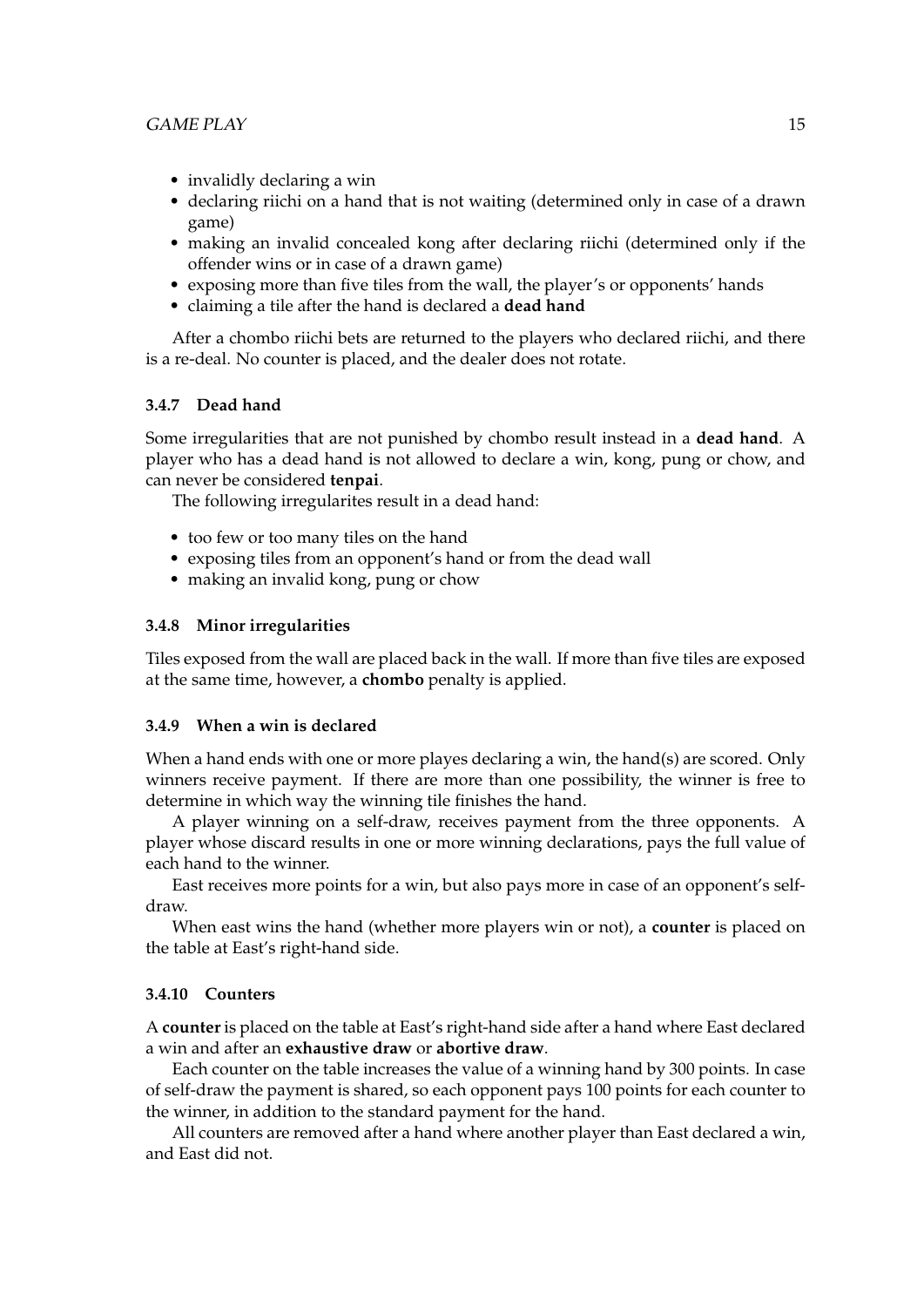#### <span id="page-15-0"></span>**3.4.11 Five counters**

In case five or more counters are on the table, a two **yaku** minimum is invoked for declaring a win.

#### <span id="page-15-1"></span>**3.4.12 Dealer rotation**

After the end of a hand, it is determined whether East stays East or whether the privilege proceeds to the next player.

East stays East if he declares mahjong or is **tenpai**. Otherwise, the deal rotates, and the player who was South now becomes East, while West becomes South, North becomes West and East becomes North.

## <span id="page-15-2"></span>**3.5 Continuation of the game**

When the dealer rotation is resolved, the tiles are shuffled face-down, and a new hand is begun.

When the player who began the game as East, becomes East again after all opponents have had at least one hand as East, the south round begins.

When the player who began the game as East, becomes East again after all opponents have had at least one hand as East in the south round, the game ends.

#### <span id="page-15-3"></span>**3.6 End of the game**

When the south round ends, and the game is over, the winner is the player with the most points. It is of no consequence how many individual hands were won, the total sum of points determines the winner. Ties may occur. Any riichi bets remaining on the table are collected by the winner.

#### <span id="page-15-4"></span>**3.6.1 Winner bonus**

At the end of the game an extra bonus/penalty (**uma**) is applied to the scores. The two best ranked players receive a bonus from the two lowest ranking players in the game, according to this scheme: Winner receives 9,000 points, second ranked player receives 3,000 points, third ranked player is penalized with -3,000 points and the last player is penalized with -9,000 points.

If there is a tie, the points for the relevant places are split between the tied players. E.g. if two players are tied at the first position, each gets a bonus of 6,000 points.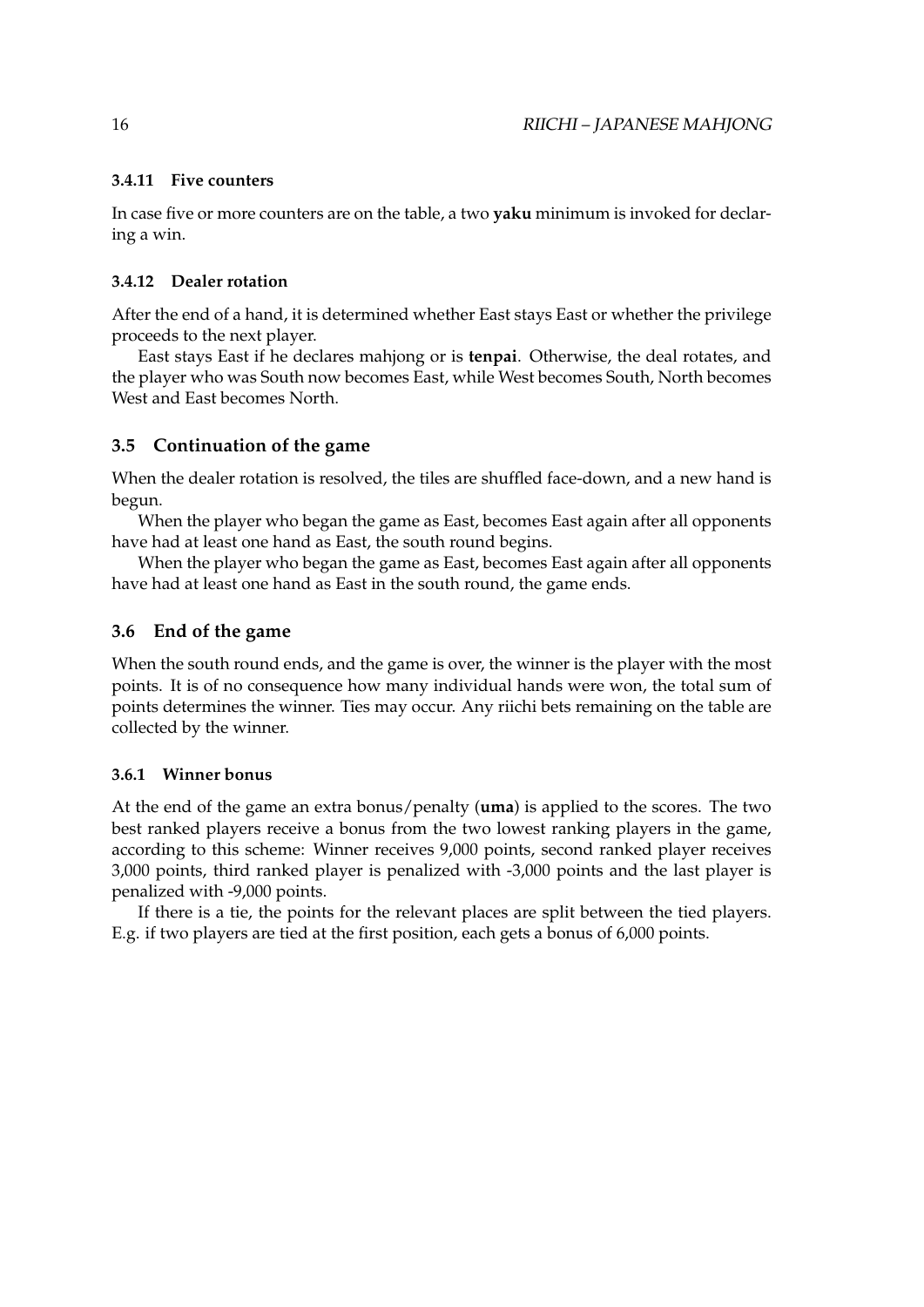## <span id="page-16-0"></span>**4 Scoring**

#### <span id="page-16-1"></span>**4.1 Scoring a winning hand**

First find the number of **fan** (doubles): Add the number of yaku (at least one), the number of red fives, the number of dora tiles, kan dora tiles and in case of a riichi hand the number of ura dora in the hand. This sum is the fan value of the hand.

Then the base value of the hand, the **minipoints**, is calculated. Round the number up to the next 10. (e.g. 32 minipoints are rounded up to 40). For hands with five or more fan the minipoints are irrelevant.

The value of the hand can now be found in the tables on p. [23.](#page-17-1) The tables are further described in [4.1.3.](#page-17-1) To the value in the table are added 100 for each counter on the table in case of self-draw, and 300 in case of winning on a discard. In addition any riichi bets from players who didn't win the hand are collected by the winner.

In case more than one player wins at the same time, the discarder settles the score with each winner individually. Each winner receives the value of the hand including the value of counters in play.

In case more than one player wins at the same time, the riichi bets from players who declared riichi without winning go to the winner closest to the discarder's right. Riichi declarers that win, always get their riichi bet back.

#### <span id="page-16-2"></span>**4.1.1 Minipoints**

You always get minipoints for one the three following ways of winning:

## **Minipoints for winning:** Concealed on a discard 30

| Seven pairs (no further minipoints are added) 25 |    |
|--------------------------------------------------|----|
| Otherwise (Self-draw or Open hand)               | 20 |

Add minipoints for pungs and kongs in the hand. Chows have no minipoint value. If the winning tile finishes a pung, it counts as a concealed pung in case of self-draw, and it counts as an open pung in case of winning on a discard.

| Minipoints              | Open | Concealed |
|-------------------------|------|-----------|
| Pung, 2-8               |      |           |
| Pung, terminals/honours |      |           |
| Kong, 2-8               |      | 16        |
| Kong, terminals/honours | 16   | 37        |

In addition 2 minipoints are added for each of the following:

**2 minipoints for:** Pair of dragons Pair of seat wind Pair of prevalent wind Winning on an edge, closed or single wait Winning on self-draw (except in case of pinfu) Open pinfu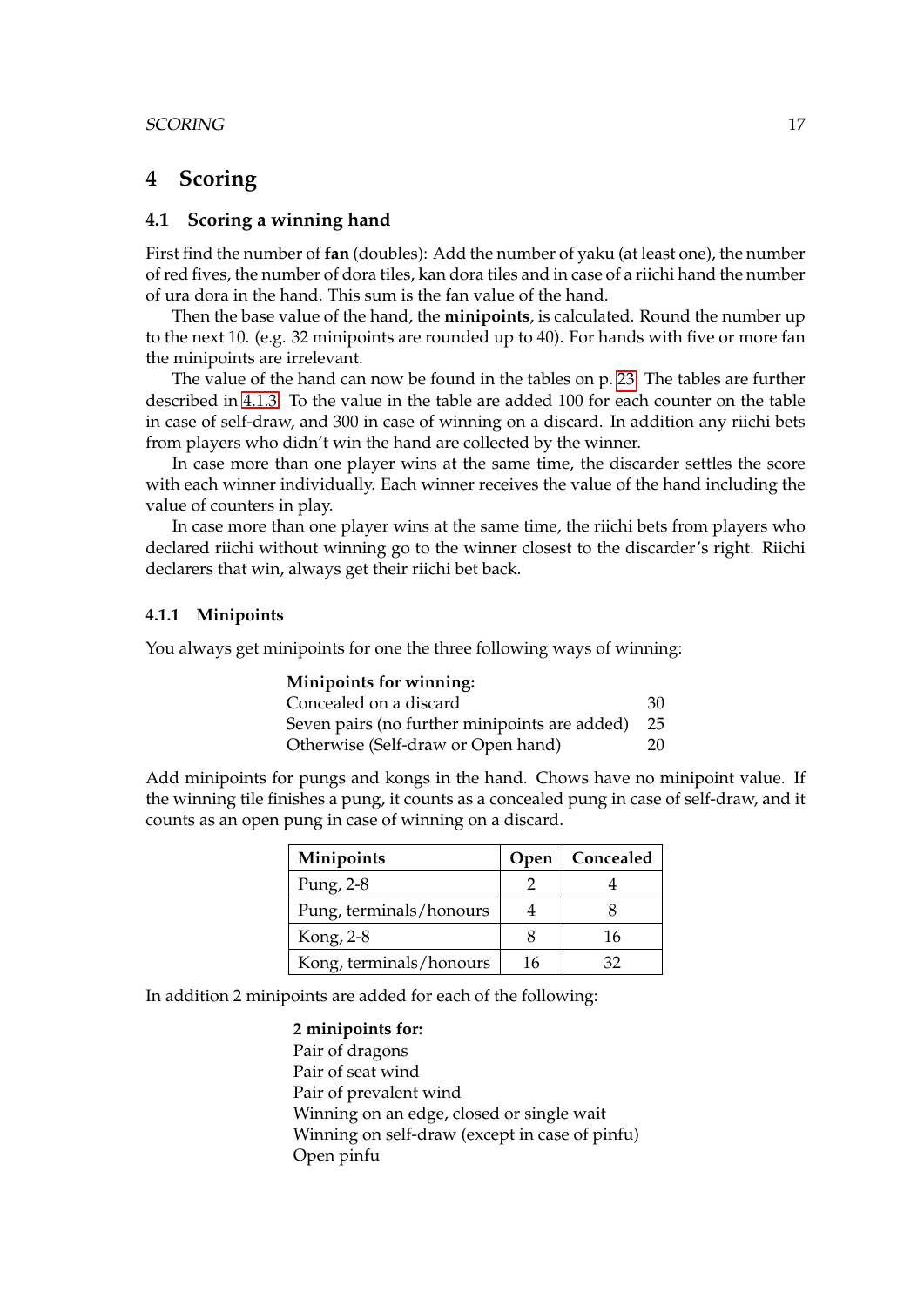The 2 minipoints for edge, closed or single wait can be claimed even if the hand is waiting for other tiles. Edge wait is 1-2 waiting for 3 or 8-9 waiting for 7. Closed wait is waiting for the centre tile of a chow. Single wait is waiting to finish the pair.



The winner decides which set is finished by the winning tile. Consider the following waiting pattern:



Winning on the 7, the player can choose whether to claim 2 minipoints for egde wait or claim 0 minipoints for finishing the two-sided 5-6-7 chow. The latter would allow the player to claim a yaku for pinfu on a concealed hand.

2 minipoints are awarded for winning on a self-drawn tile. This is voided, however, in case a yaku is claimed for **pinfu**.

An open hand worth no minipoints is awarded 2 minipoints for **open pinfu**. E.g.:



#### <span id="page-17-0"></span>**4.1.2 Exact calculation of the hand value**

Instead of calculating manually the value of the hand, the tables provided on p. [23](#page-17-1) are recommended. For completeness, however, the calculation procedure is given here.

For hands worth five or more fan, the table for limit hands is used. For hands worth less than five fan, the value is calculated thus:

The base value of the hand (the minipoints rounded up) are doubled by the number of fan plus 2. This figure is the base figure to be paid by all three opponents in case of self-draw. For East, however, the figure is doubled one more time. East receives double payment, but also pays twice the amount of the base figure in case of an opponent's selfdraw. Payments are rounded up to the next 100, though never exceeding the value of a **mangan**.

In case of winning on a discard, the discarding player must pay for all opponents, incl. East, i.e. four times the base figure if the winner is not East, and three times the doubled base figure if the winner is East. The payment is rounded up to the next 100, though never exceeding the value of a **mangan**.

In addition to this is the value of counters and riichi bets on the table.

#### <span id="page-17-1"></span>**4.1.3 Scoring tables**

The scoring tables on p. [23](#page-17-1) are categorized by whether the winner is East or not, and whether the win was on a discard (**ron**) or on self-draw (**tsumo**).

In the relevant table, use the column that gives the fan value of the hand and the row that gives the minipoint value of the hand.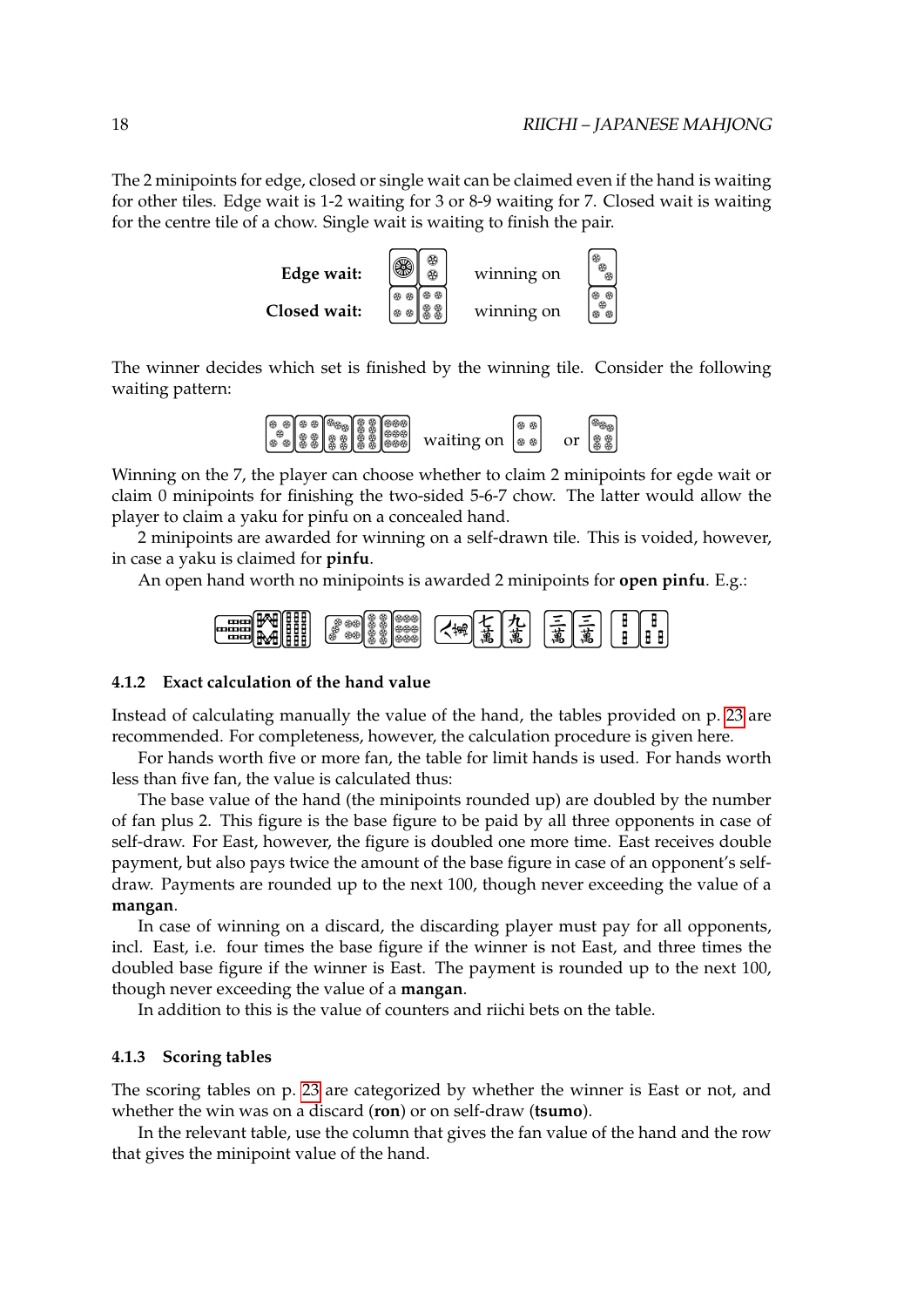#### SCORING 19

The table *East on self-draw (Tsumo)* gives the amount that each opponent should pay to East. The table *Others on self-draw (Tsumo)* gives two numbers; the largest number is the payment from East, the other number is the payment from each of the two other opponents. The tables for winning on a discard (Ron) gives the amount that the discarder should pay to the winner. The tables for limit hands gives the amount that each opponent should pay to a self-drawn win. In case of winning on a discard, the discarder pays for all, e.g. for a haneman the payment is 18 000 to East or 12 000 otherwise.

The value of any counters and riichi bets are added to the value found in the tables.

#### <span id="page-18-0"></span>**4.2 Yaku overview**

Several yaku requires that the hand is concealed. A **concealed hand** can be won on a discard. If the discarded winning tile finishes a pung, the pung is considered open when scoring the minipoints, but the hand as such is still concealed.

The yaku are all cumulative, so several yaku may be combined in the same mahjong hand. E.g. a concealed hand with **All Simples** and **Mixed Triple Chows** is worth 4 yaku on a self-draw. If the hand is open, it is worth only one yaku. No more than thirteen fan can be obtained in this way.

Yakuman are not cumulative.

#### <span id="page-18-1"></span>**4.2.1 One yaku**

**Riichi** RIICHI **Concealed** waiting hand declared at 1000 points stake. See [3.3.12](#page-11-3) for the detailed rules of declaring riichi. An extra yaku, IPPATSU, is awarded for winning within the first un-interrupted go-around after declaring riichi, including the next draw by the riichi declarer. If the go-around is interrupted by claims for kong, pung or chow, including concealed kongs, the chance for IPPATSU is gone.

An extra yaku, DABURU RIICHI, is awarded for declaring riichi in the first go-around, i.e. in the players very first turn. The first go-around must be un-interrupted, i.e. if any claims for kong, pung or chow, including concealed kongs, has occurred before the riichi declaration, DABURU RIICHI is not possible.

**Fully Concealed Hand** MENZEN TSUMO Winning on a self-draw on a **concealed** hand.

**All Simples** TANYAO CHUU **Concealed** hand with no terminals and honours.

- **Pinfu** PINFU **Concealed** all chows hand with a valueless pair. I.e. a concealed hand with four chows and a pair that is neither dragons, nor seat wind, nor prevalent wind. The winning tile is required to finish a chow with a two-sided wait. The hand is by definition worth no minipoints, only the base 30 on a discard or 20 on self-draw.
- Pure Double Chow **IIPEIKOU** Concealed hand with two completely identical chows, i.e. the same values in the same suit, e.g.:



**Mixed Triple Chow** SAN SHOKU DOUJUN Hand with three chows of the same numerical sequence, one in each suit, e.g.:



Gives an extra yaku if **concealed**.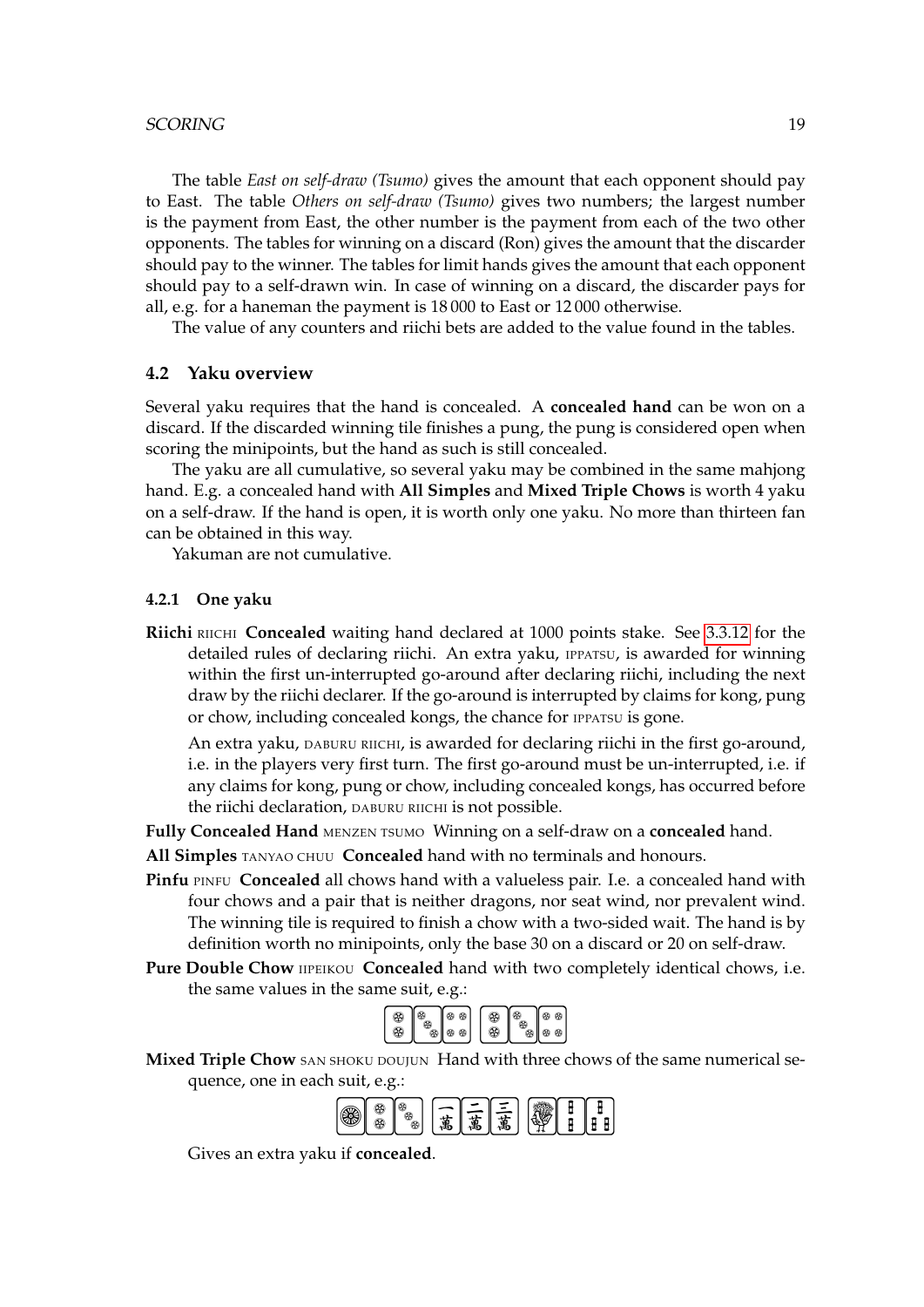**Pure Straight** ITSU Hand with tre consecutive chows in the same suit, e.g.:

|  | <b>WEBERTHE HEADER</b> |  |
|--|------------------------|--|
|--|------------------------|--|

Gives an extra yaku if **concealed**.

**Dragon Pung** FANPAI/YAKUHAI Pung/kong of dragons.

**Seat Wind** FANPAI/YAKUHAI Pung/kong in player's seat wind.

**Prevalent Wind** FANPAI/YAKUHAI Pung/kong in the prevalent wind.

- **Outside Hand** CHANTA All sets contain terminals or honours. The hand contains at least one chow. Gives an extra yaku if **concealed**.
- **After a kong** RINCHAN KAIHOU Winning on a replacement tile after declaring a kong. Counts as self-draw.
- **Robbing the kong** CHAN KAN Winning on a tile that an opponent adds to a melded pung in order to make a kong, see Section [3.3.7.](#page-10-2) Since the kong is not declared successfully, no kong dora is revealed. Counts as ron (win on a discard).

**Under the Sea** HAITEI Winning on self-draw on the last tile in the wall.

**Under the Sea** HOUTEI Winning on the discard after the last tile in the wall. (This discard can only be claimed for winning, not for kong, pung or chow).

#### <span id="page-19-0"></span>**4.2.2 Two yaku**

- **Seven pairs** CHII TOITSU **Concealed** hand with seven different pairs. Two identical pairs are not allowed.
- **Triple Pung** SAN SHOKU DOKOU Hand with three pungs/kongs, one in each suit, of the same number, e.g.:

| ⊛ ⊛  ⊛ ⊛  ⊗ ⊛   <b>လ္သာ   လ္သာ</b>    EE EE EE EE EE E<br> ⊛⊗ ⊗⊗ ⊛ | -⊗    萬   萬   萬     <del> </del> 日   日   日   日 |  |  |  |  |  |  |  |  |  |
|--------------------------------------------------------------------|------------------------------------------------|--|--|--|--|--|--|--|--|--|
|--------------------------------------------------------------------|------------------------------------------------|--|--|--|--|--|--|--|--|--|

**Three Concealed Pungs** SAN ANKOU Hand with three concealed pungs/kongs. Note, the entire hand is not required to be concealed.

**Three Kongs** SAN KAN TSU Hand with three kongs.

**All Pungs** TOI-TOI HOU Hand with four pungs/kongs and a pair.

- **Half Flush** HONITSU Hand with tiles from only one of the three suits, in combination with honours. Gives an extra yaku if **concealed**.
- Little Three Dragons SHOU SANGEN Hand with two dragon pungs/kongs and a pair of dragons. Add the two yaku for the individual dragon pungs.
- All Terminals and Honours **HONROUTOU** Hand containing only terminals and honours. Add two yaku for All Pungs (TOI-TOI HOU).
- **Terminals in All Sets** JUNCHAN TAIYAI All sets contain terminals. The hand contains at least one chow. Gives an extra yaku if **concealed**.

#### <span id="page-19-1"></span>**4.2.3 Three yaku**

**Twice Pure Double Chows,** RYAN PEIKOU **Concealed** hand with four chows which two and two form Pure Double Chows, e.g.: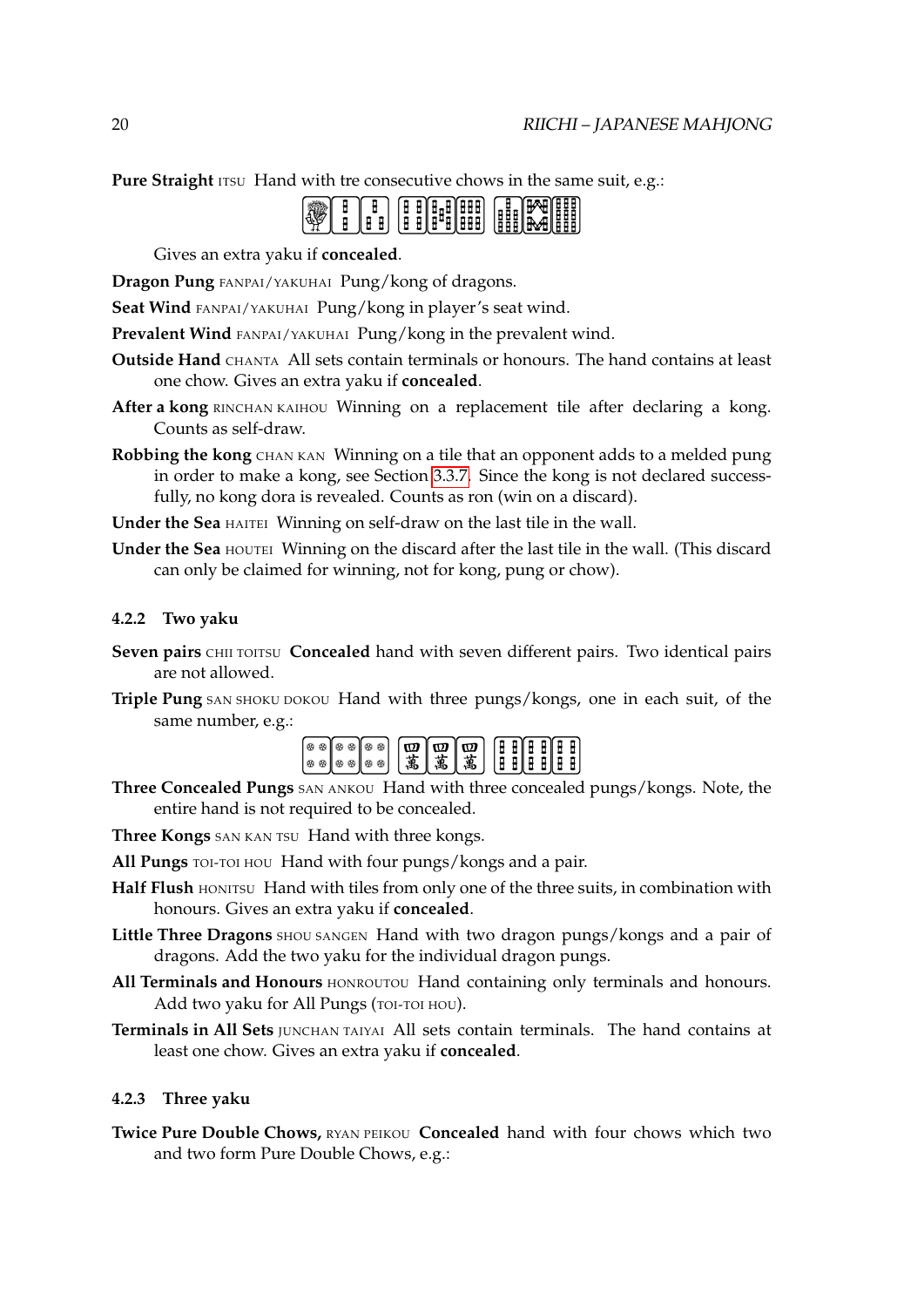| œ,<br>⊕<br>ு இை<br>800<br>₩<br>爱<br>\$8<br>\$<br>œ.<br>₩<br>808<br>œ | ø<br>\$<br>'®®®'<br>1000<br>Š<br>888<br>\$<br>88<br>⊛<br>000<br>ā.<br>⊕ | $\rightarrow$<br>TI.<br>语<br>面<br>面 | 禺<br>迎 | 虿 |
|----------------------------------------------------------------------|-------------------------------------------------------------------------|-------------------------------------|--------|---|
|----------------------------------------------------------------------|-------------------------------------------------------------------------|-------------------------------------|--------|---|

No additional yaku for Pure Double Chow (IIPEIKOU) are counted.

#### <span id="page-20-0"></span>**4.2.4 Five yaku**

- Full Flush CHINITSU Hand composed entirely of tiles from only one of the three suits. No honours allowed. Gives an extra yaku if **concealed**.
- **All Terminals and Honours Discard** NAGASHI MANGAN This special hand cannot be combined with any other hand. After an exhaustive draw, a player can claim this special hand if he has a **concealed** hand, has discarded only terminal and honour tiles and none of his discards has been claimed. The player does not have to be tenpai. The player receives payment equivalent to a self-drawn **mangan**, plus counters and riichi bets.

#### <span id="page-20-1"></span>**4.2.5 Yakuman**

**Thirteen Orphans** KOKU SHIMUSOU **Concealed** hand with one of each of the 13 different terminal and honour tiles plus one extra terminal or honour tile, e.g.:

| 博<br>  888 <br>≖<br>- <i>INV</i><br>ъ.<br>. .<br>œх | . .<br>٠O<br>ю |  | - 17 |  |
|-----------------------------------------------------|----------------|--|------|--|
|-----------------------------------------------------|----------------|--|------|--|

In case of winning with a **thirteen-sided wait**, i.e. winning on the tile that is paired, an additional yakuman is awarded.

**Nine Gates** CHUUREN POOTO **Concealed** hand consisting of the tiles 1112345678999 in the same suit plus any one extra tile in the same suit, e.g.:

|--|--|

In case of winning with a **nine-sided wait**, i.e. winning on the extra tile, an additional yakuman is awarded.

- **Blessing of Heaven** TENHO East winning on his initial deal. Concealed kong is not allowed. No extra yakuman can be obtained for a thirteen-sided, nine-sided or single wait.
- **Blessing of Earth** CHIHO Winning on self-draw in the very first un-interrupted goaround. Concealed kong is not allowed.
- **Blessing of Man** RENHO Winning on a discard in the very first un-interrupted go-around. Concealed kongs are also considered to interrupt the go-around.
- **Four Concealed Pungs** SUU ANKOU **Concealed** hand with four concealed pungs/kongs. Winning on a discard is allowed only in case of single wait on the pair. In case of winning on a single wait on the pair, an additional yakuman is awarded.

**Four kongs** SUU KAN TSU Hand with four kongs.

All Green RYUU IISOU Hand composed entirely of green tiles. Green tiles are: green dragons and 2, 3, 4, 6 and 8 of bamboo. E.g.:

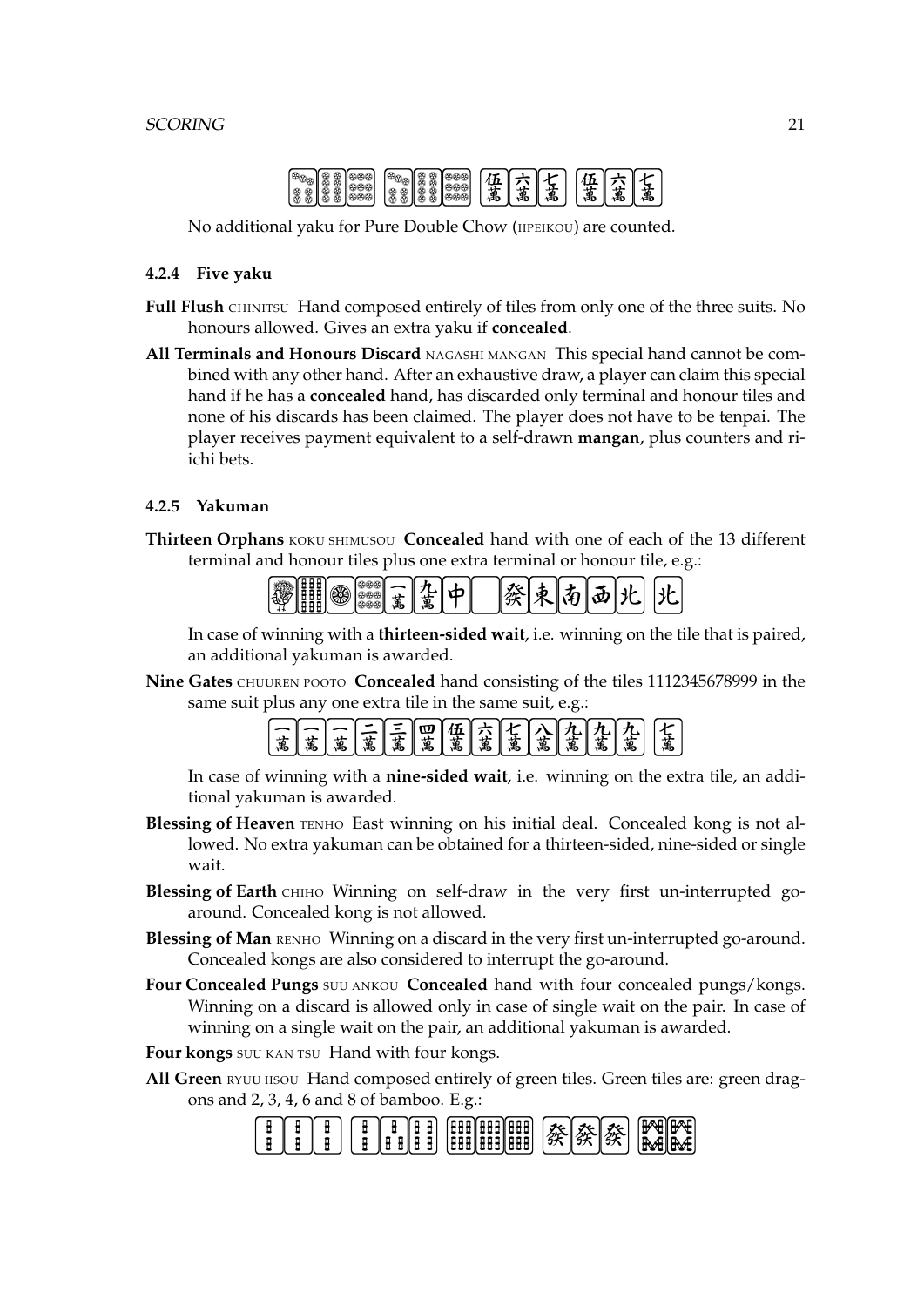- **All Terminals** CHINROUTO Hand composed entirely of terminal tiles.
- All Honours TSUU IISOU Hand composed entirely of honour tiles.
- **Big Three Dragons** DAI SANGEN Hand with three pungs/kongs of dragons. In case of three melded dragon pungs/kongs, the player feeding the third set of dragons must pay for the entire hand in case of self-draw, and split the payment with the discarder in case of win on a discard. See section [3.3.6.](#page-10-1)
- **Little Four Winds** SHOU SUUSHII Hand with three pungs/kongs of winds and a pair of winds.
- **Big Four Winds** DAI SUUSHII Hand with four pungs/kongs of winds. This hand is awarded two yakuman. In case of four melded wind pungs/kongs, the player feeding the fourth set of winds must pay for the entire hand in case of self-draw, and split the payment with the discarder in case of win on a discard. See section [3.3.6.](#page-10-1)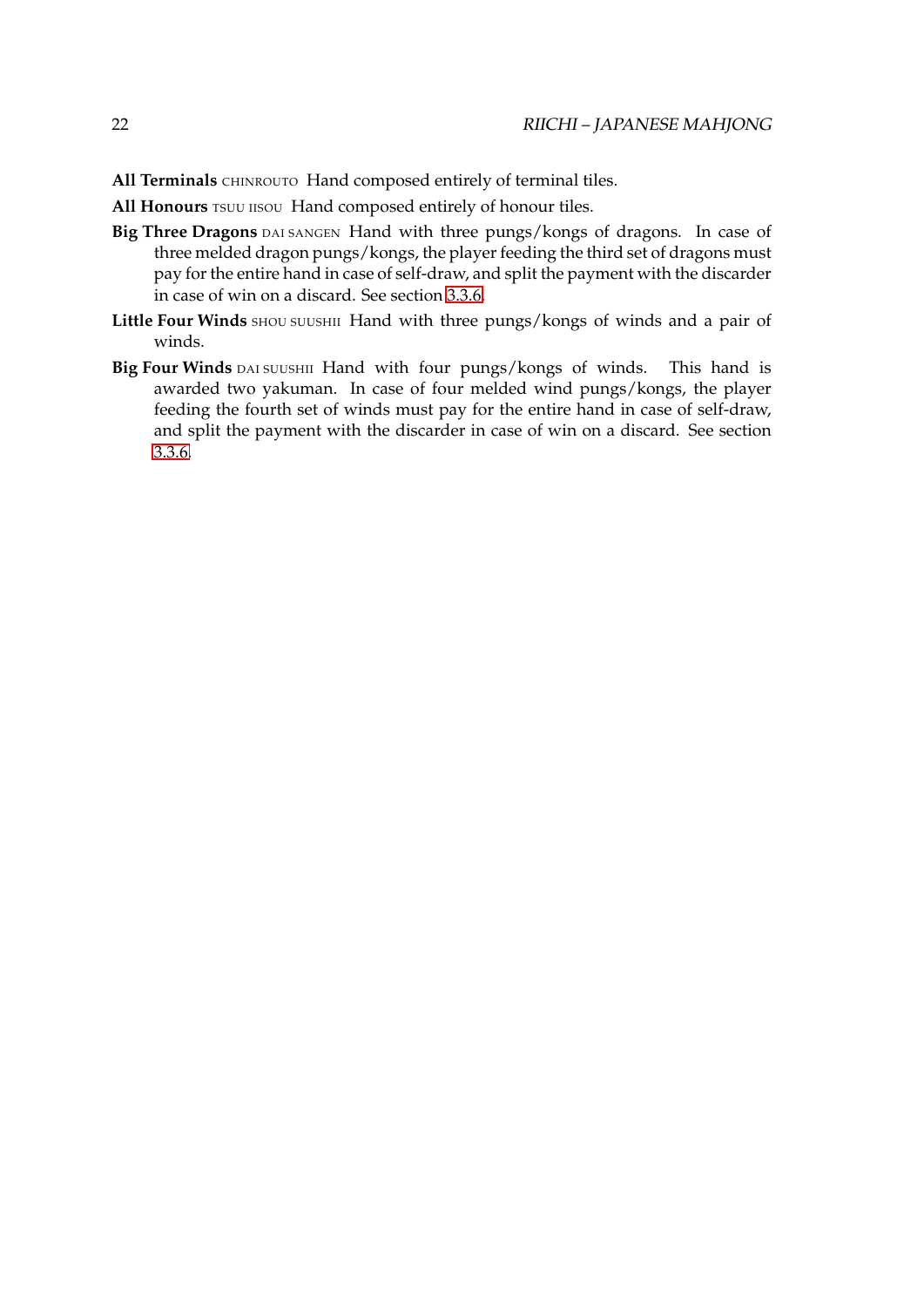| 20  |      | 700  |      |      |
|-----|------|------|------|------|
|     |      |      | 1300 | 2600 |
| 25  |      |      | 1600 | 3200 |
| 30  | 500  | 1000 | 2000 | 3900 |
| 40  | 700  | 1300 | 2600 | 4000 |
| 50  | 800  | 1600 | 3200 | 4000 |
| 60  | 1000 | 2000 | 3900 | 4000 |
| 70  | 1200 | 2300 | 4000 | 4000 |
| 80  | 1300 | 2600 | 4000 | 4000 |
| 90  | 1500 | 2900 | 4000 | 4000 |
| 100 | 1600 | 3200 | 4000 | 4000 |

#### **East on self-draw (Tsumo)**

## **East on a discard (Ron)**

| Ron | 1 fan | 2 fan | 3 fan | 4 fan |  |
|-----|-------|-------|-------|-------|--|
| 25  |       | 2400  | 4800  | 9600  |  |
| 30  | 1500  | 2900  | 5800  | 11600 |  |
| 40  | 2000  | 3900  | 7700  | 12000 |  |
| 50  | 2400  | 4800  | 9600  | 12000 |  |
| 60  | 2900  | 5800  | 11600 | 12000 |  |
| 70  | 3400  | 6800  | 12000 | 12000 |  |
| 80  | 3900  | 7700  | 12000 | 12000 |  |
| 90  | 4400  | 8700  | 12000 | 12000 |  |
| 100 | 4800  | 9600  | 12000 | 12000 |  |

## **Others on self-draw (Tsumo)**

| Tsumo | 1 fan | 2 fan | 3 fan | 4 fan |
|-------|-------|-------|-------|-------|
|       |       | 400   | 700   | 1300  |
| 20    |       | 700   | 1300  | 2600  |
|       |       |       | 800   | 1600  |
| 25    |       |       | 1600  | 3200  |
|       | 300   | 500   | 1000  | 2000  |
| 30    | 500   | 1000  | 2000  | 3900  |
|       | 400   | 700   | 1300  | 2000  |
| 40    | 700   | 1300  | 2600  | 4000  |
|       | 400   | 800   | 1600  | 2000  |
| 50    | 800   | 1600  | 3200  | 4000  |
|       | 500   | 1000  | 2000  | 2000  |
| 60    | 1000  | 2000  | 3900  | 4000  |
|       | 600   | 1200  | 2000  | 2000  |
| 70    | 1200  | 2300  | 4000  | 4000  |
|       | 700   | 1300  | 2000  | 2000  |
| 80    | 1300  | 2600  | 4000  | 4000  |
|       | 800   | 1500  | 2000  | 2000  |
| 90    | 1500  | 2900  | 4000  | 4000  |
|       | 800   | 1600  | 2000  | 2000  |
| 100   | 1600  | 3200  | 4000  | 4000  |

The tables are described in [4.1.3](#page-17-1) on p. [18.](#page-17-1)

## **Others on a discard (Ron)**

| Ron | 1 fan | 2 fan | 3 fan | 4 fan |  |
|-----|-------|-------|-------|-------|--|
| 25  |       | 1600  | 3200  | 6400  |  |
| 30  | 1000  | 2000  | 3900  | 7700  |  |
| 40  | 1300  | 2600  | 5200  | 8000  |  |
| 50  | 1600  | 3200  | 6400  | 8000  |  |
| 60  | 2000  | 3900  | 7700  | 8000  |  |
| 70  | 2300  | 4500  | 8000  | 8000  |  |
| 80  | 2600  | 5200  | 8000  | 8000  |  |
| 90  | 2900  | 5800  | 8000  | 8000  |  |
| 100 | 3200  | 6400  | 8000  | 8000  |  |

#### **Limit hands**

| Hand          | Fan       | East  | <b>Others</b> |
|---------------|-----------|-------|---------------|
|               |           |       | 2000          |
| Mangan        | 5         | 4000  | 4000          |
|               |           |       | 3000          |
| Haneman       | $6 - 7$   | 6000  | 6000          |
|               |           |       | 4000          |
| <b>Baiman</b> | $8 - 10$  | 8000  | 8000          |
|               |           |       | 6000          |
| Sanbaiman     | $11 - 12$ | 12000 | 12000         |
|               |           |       | 8000          |
| Yakuman       | $13+$     | 16000 | 16000         |